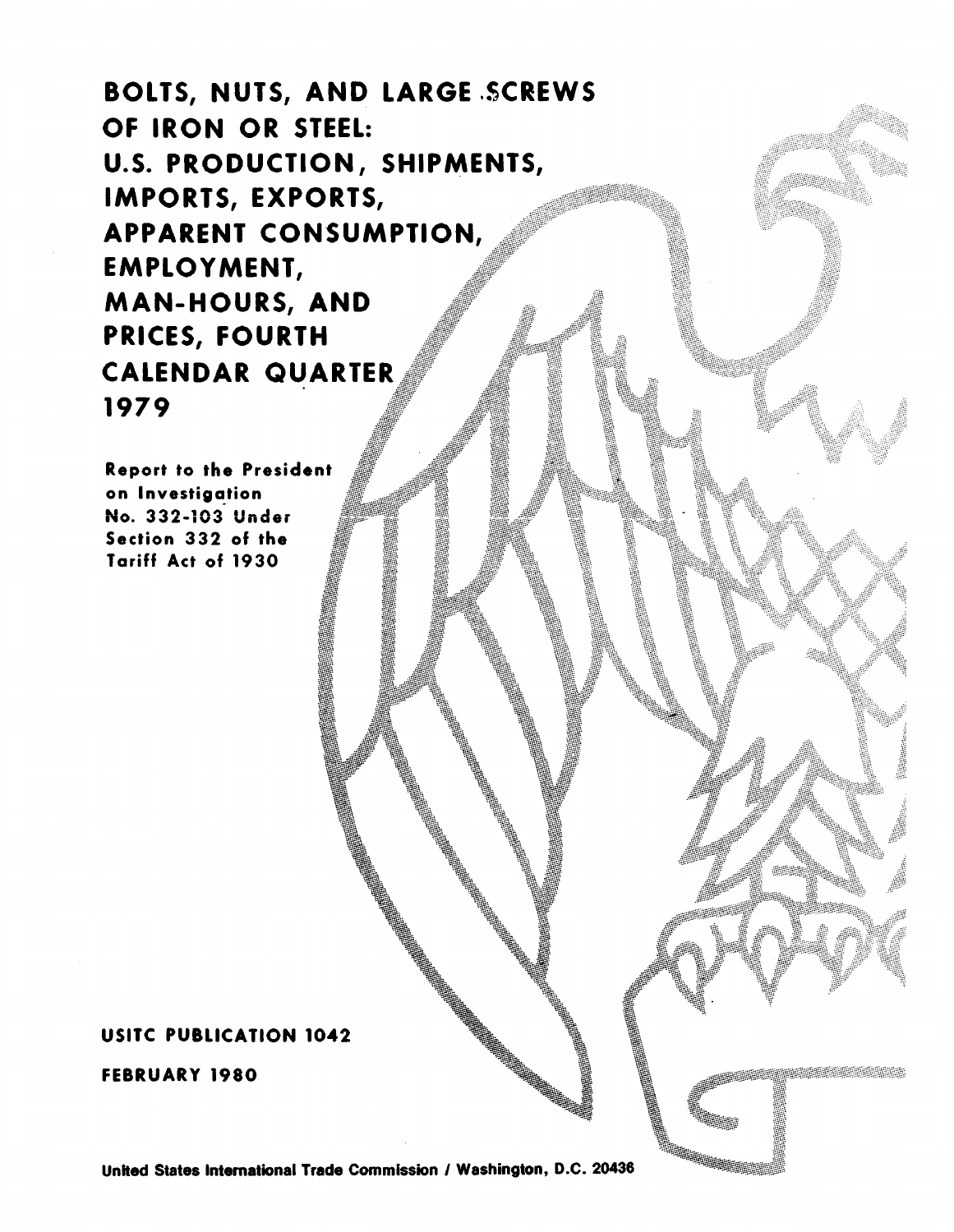# UNITED STATES INTERNATIONAL TRADE COMMISSION

## . COMMISSIONERS

Catherine Bedell, Chairman Bill Alberger, Vice Chairman · George M. Moore Paula Stern Michael J. Calhoun

Kenneth R. Mason, Secretary to the Commission

This report was prepared principally by

James M. Brandon and Therese Palmer, Minerals and Metals Division

> Office of Industries Norris A. Lynch, Director

Address all communications to Office of the Secretary United States International Trade Commission Washington, D.C. 20436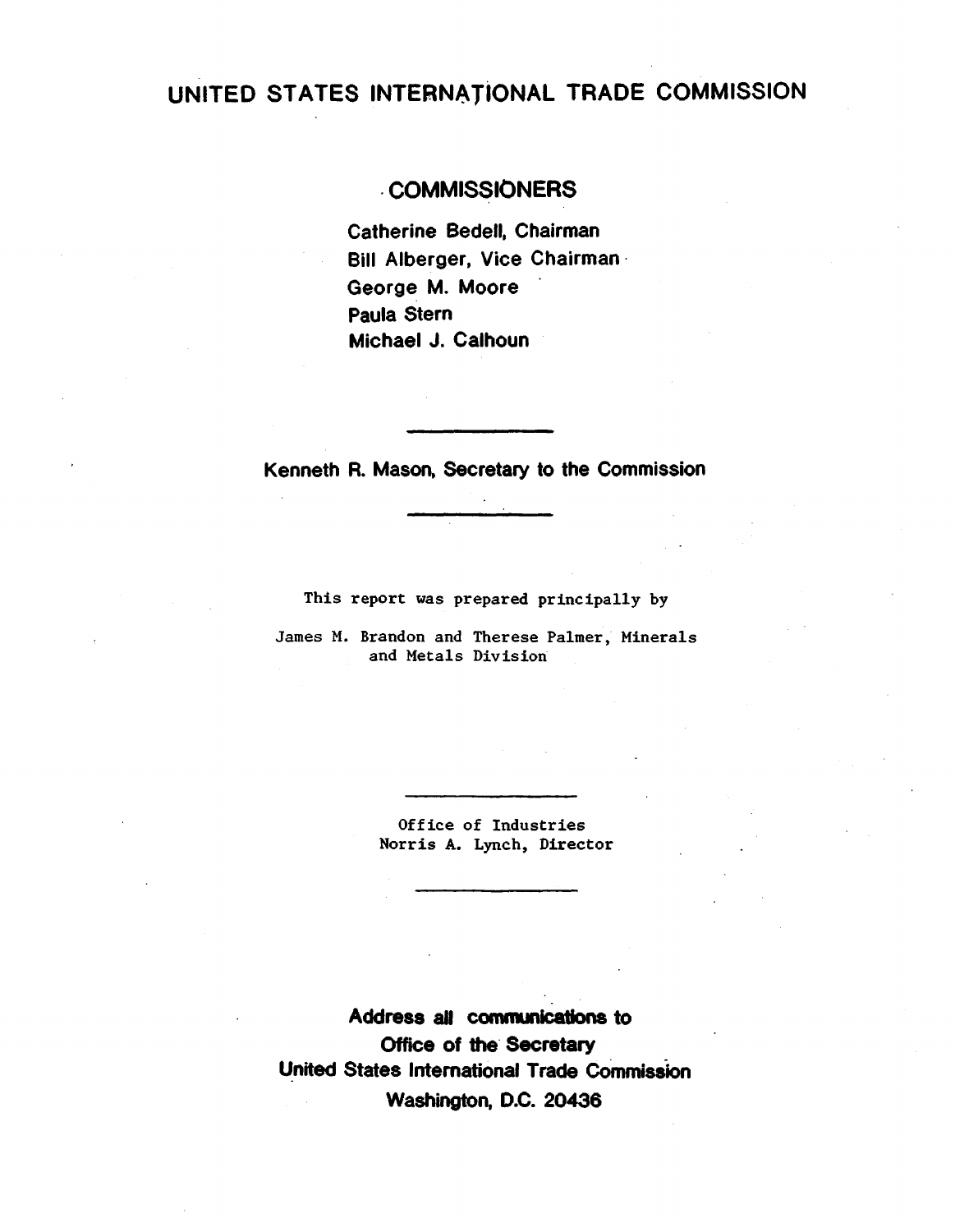

FOR RELEASE February 29, 1980 CONTACT: E. Robert Ruhlman (202) 523-0275

USITC 80-024

#### USITC REPORTS RESULTS ON QUARTERLY SURVEY OF PRODUCERS OF BOLTS, NUTS, AND LARGE SCREWS OF IRON OR STEEL

The United States International Trade Commission has compiled its fourth quarterly survey of U.S. producers of bolts, nuts, and large screws of iron or steel, required under Presidential Proclamation No. 4632. The report, which provides information on an annual and monthly basis, is necessary for the monitoring of the effects of temporary increases in duties on imports. The information developed covers U.S. production, U.S. producers' shipments, imports for consumption, exports, apparent consumption, employment, man-hours, and prices.

Major findings of the survey indicate that during the fourth quarter of 1979, U.S. producers' shipments,. based on quantity, were 10 percent less than shipments in the fourth quarter of 1978 and 9 percent less than shipments in the third quarter of 1979. U.S. imports of bolts, nuts, and large screws were 9 percent less in the fourth quarter of 1979 than the quantities imported

more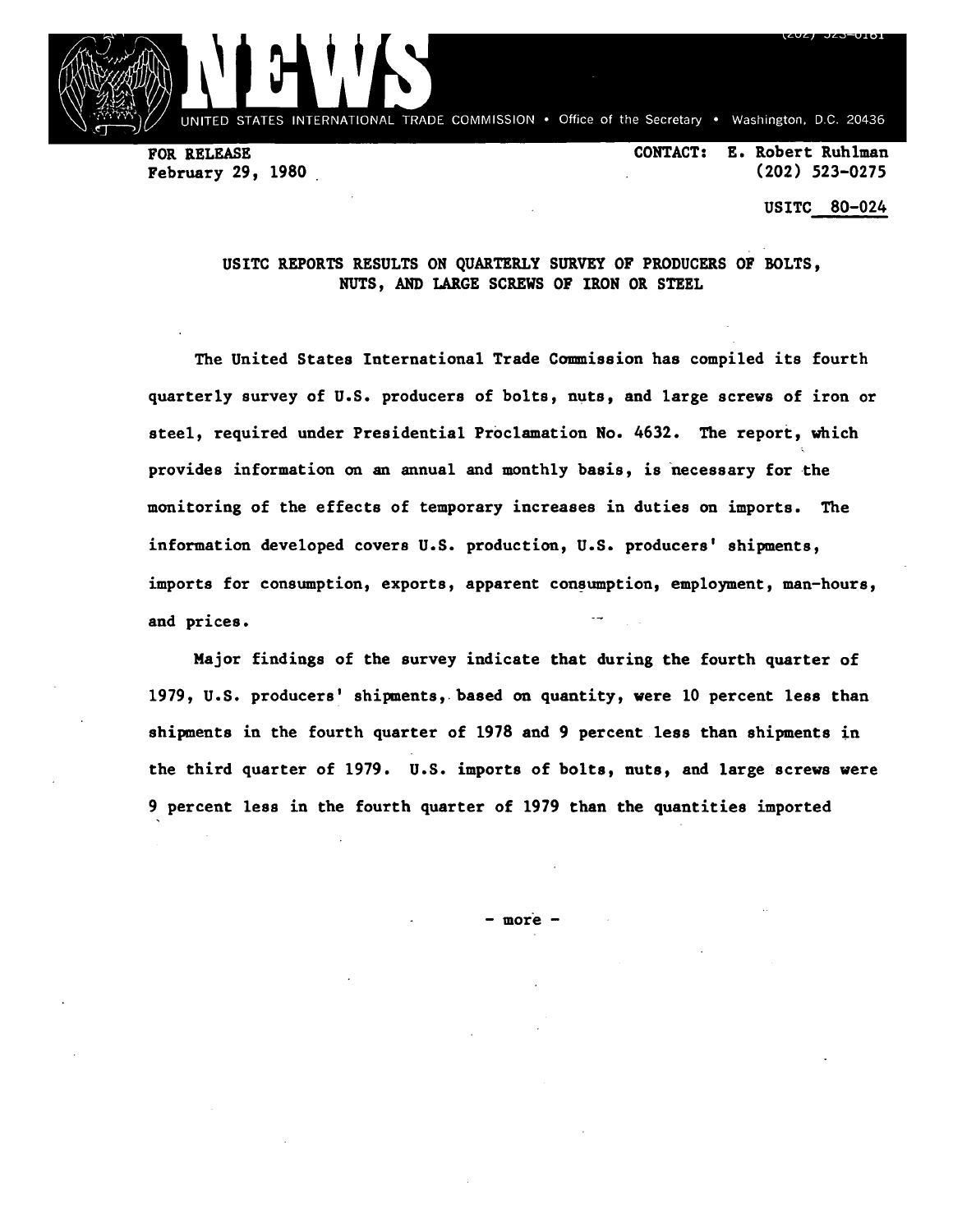$- 2 -$ 

in the fourth quarter of 1978, and 14 percent less than imports in the third quarter of 1979. The· ratio of imports to apparent consumption was approximately 45 percent during each of the quarters under discussion.

The quantity of U.S. exports of bolts, nuts, and large screws during the fourth quarter of 1979 was 23 percent less than exports during the fourth quarter of 1978 and 5 percent less than exports during the third quarter of 1979.

The average number of employees engaged in the production of bolts, nuts, and large screws during the fourth quarter of 1979 was about 4 percent larger than the average number during the fourth quarter of 1978, but only slightly less than the average number during the third quarter of 1979. The man-hours expended by these employees during the fourth quarter of 1979 were about 4 percent greater than man-hours expended during both the fourth quarter of 1978 and the third quarter of 1979.

The average lowest net selling prices received in the fourth quarter of 1979 by U.S. producers for six representative fastener products were, on an average, about 10 percent greater than prices received during the fourth quarter of 1978. However, the average lowest net selling prices received for three of the six representative fastener products were approximately 6 percent less than prices received during the third quarter of 1979. The remaining prices received during the fourth quarter of 1979 were about 3 percent greater than prices received during the third quarter of 1979.

- more -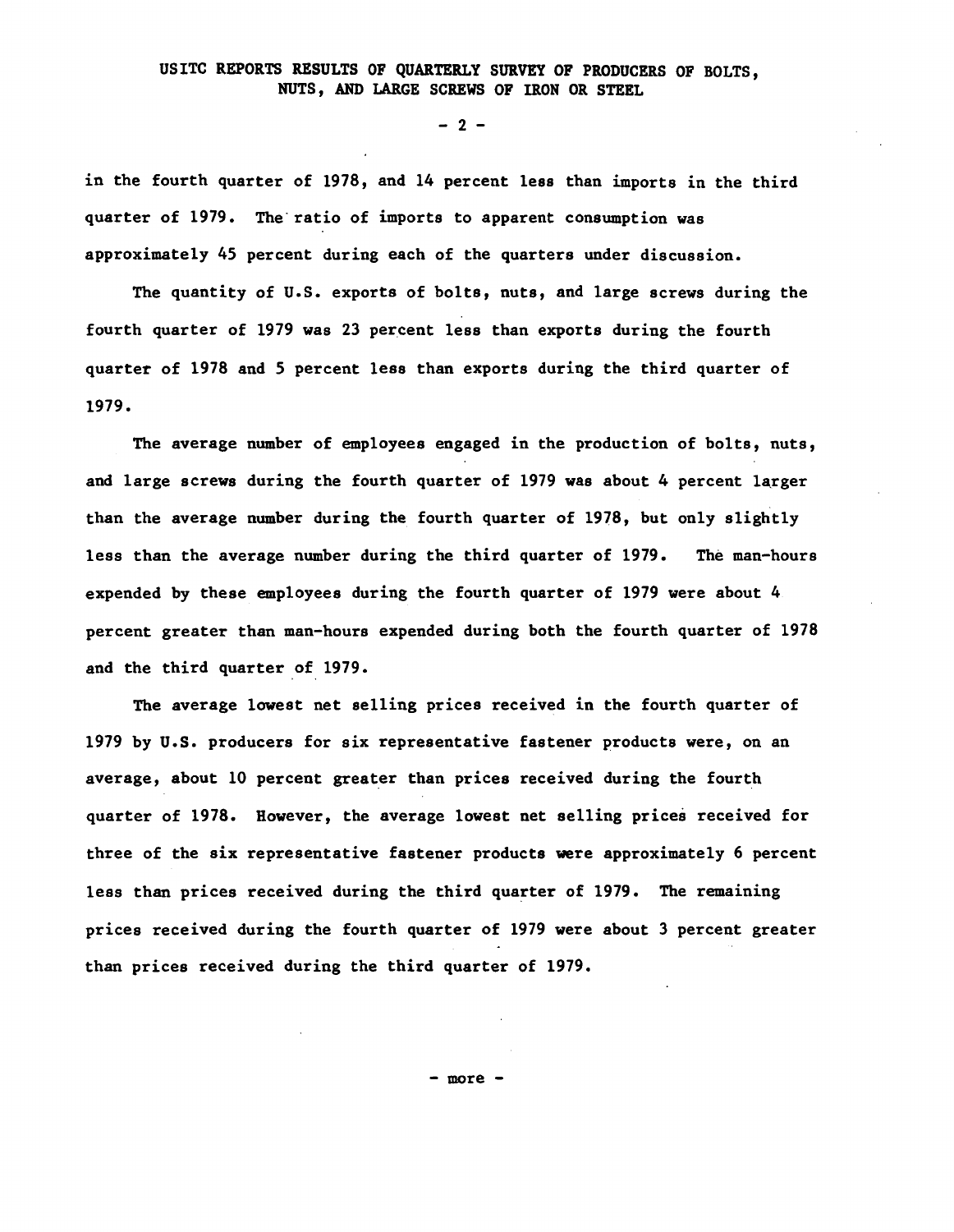#### USITC REPORTS RESULTS OF QUARTERLY SURVEY OF PRODUCERS OF BOLTS, NUTS, AND LARGE SCREWS OF IRON OR STEEL

 $-3 -$ 

The report is being sent to the United States Trade Representative who is responsible for monitoring the effects of the temporary duty increases implemented by the Presidential proclamation.

Copies of the report (USITC Publication 1042) can be obtained by calling (202) 523-5178, or from the Office of the Secretary, 701 E Street N.w., Washington, D.C. 20436; or at the USITC's New York Office, 6 World Trade Center, Suite 629, New York, N.Y. 10048, (212) 466-5598.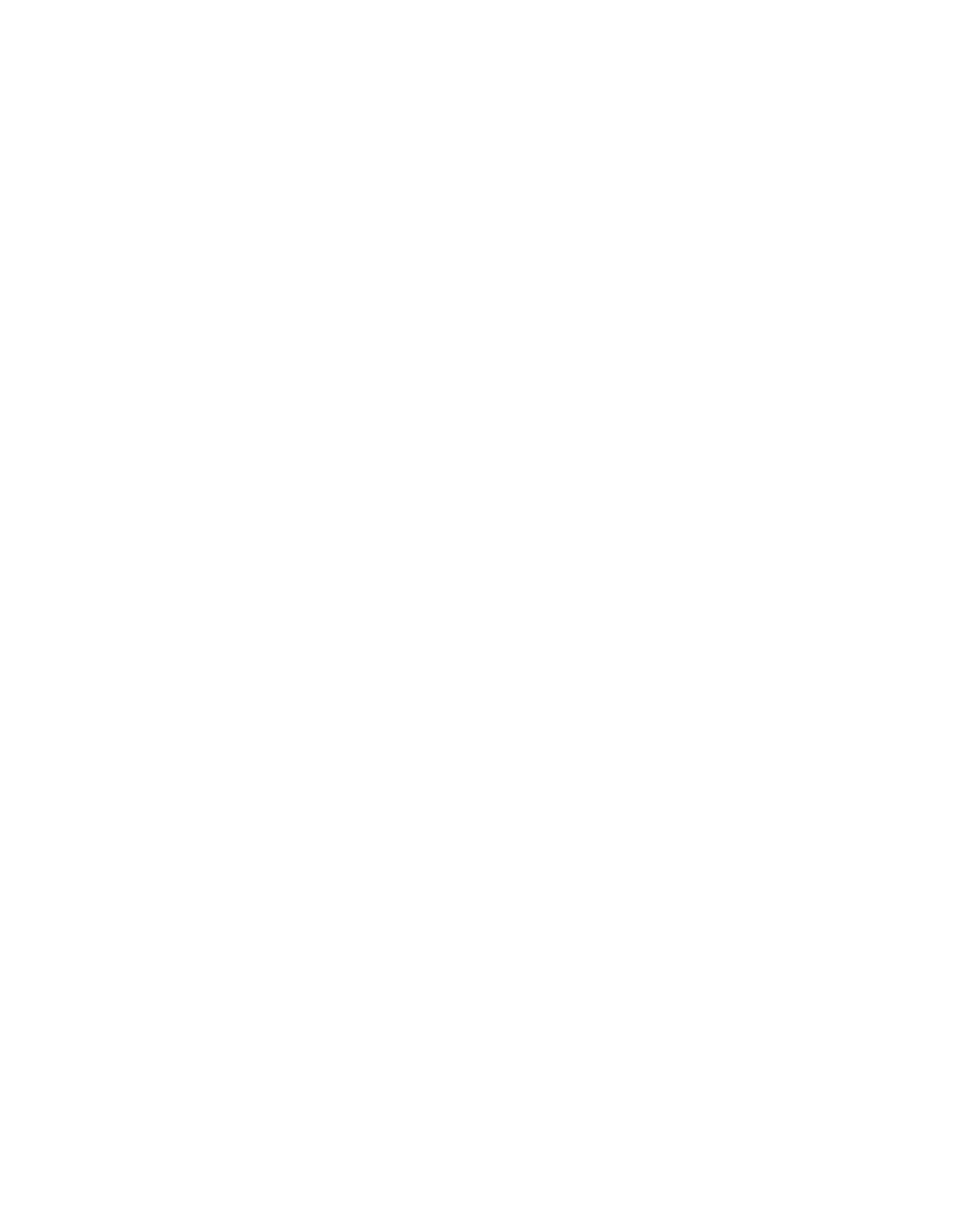Summary Highlights of the Third Quarterly Survey of U.S. Producers of Bolts, Nuts, and Large Screws of Iron or Steel

#### Production

U.S. production of bolts, nuts, and large screws during the fourth quarter of 1979 totaled 272 million pounds, which was about 11 percent less than production during the fourth quarter of 1978 and the third quarter of 1979.

#### U.S. producers' shipments

During the fourth quarter of 1979, U.S. producers' shipments amounted to 249 million pounds, approximately 10 percent less than shipments in the fourth quarter of 1978 and the third quarter of 1979.

#### U.S. imports

U.S. imports of bolts, nuts, and large screws totaled 170 million pounds in the fourth quarter of 1979, which was about 9 percent less than imports in the fourth quarter of 1978 and 14 percent less than imports in the third quarter of 1979.

#### U.S. exports

The quantity of bolts, nuts, and large screws exported during the fourth quarter of 1979 was 23 percent less than exports during the fourth quarter of 1978, and *5* percent less than exports during the third quarter of 1979.

#### Apparent consumption

Apparent consumption of bolts, nuts, and large screws during the fourth quarter of 1979 was 378 million pounds, which was 8 percent less than apparent consumption in the fourth quarter of 1978, or 12 percent less than the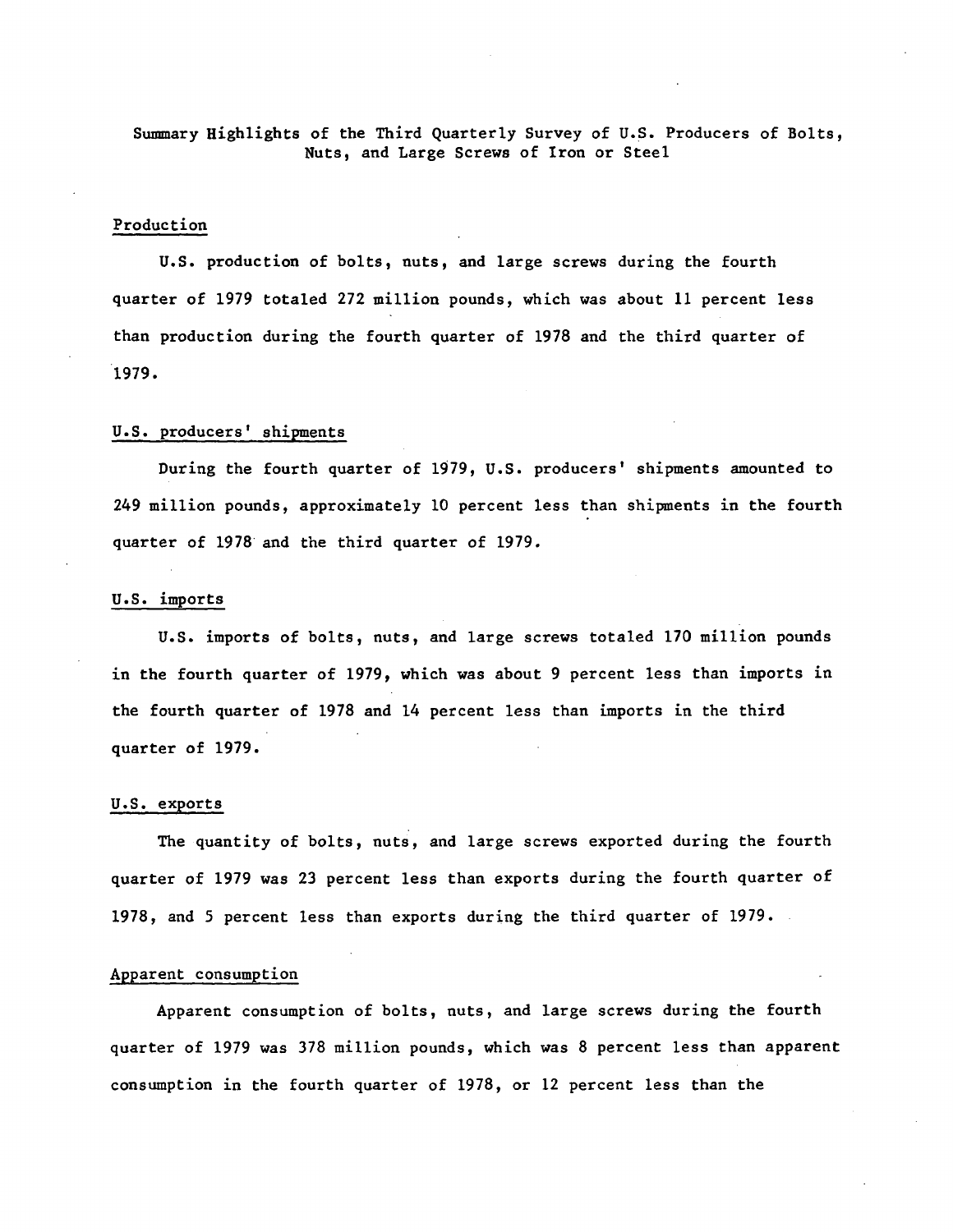quantities consumed during the third quarter of 1979. The ratio of imports to consumption which amounted to 46 percent in both the fourth quarter of 1978 and the third quarter of 1979, declined to 45 percent in the fourth quarter of 1979.

#### Employment and man-hours

 $\mathbb{P}^1$  .

The average number of production and related workers engaged in the production of bolts, nuts, and large screws increased from  $13,212$  workers during the fourth quarter of 1978 to 13,953 workers during the third quarter of 1979, before decreasing to 13,698 workers during the fourth quarter of 1979. The man-hours expended by these workers totaled  $8,023,000$  during the fourth quarter of 1979, which was about 4 percent greater than the man-hours expended in the fourth quarter of 1978 or the third quarter of 1979.

#### Prices

The average lowest net selling prices received in the fourth quarter of 1979 on six representative fastener products were, on an average, 10 percent greater than prices received in the fourth quarter of 1978. The average net selling prices received for three of the six representative products were 6 percent less than prices received during the third quarter of 1979. The remaining prices received during the fourth quarter of 1979 were'3 percent greater than prices received during the third quarter of 1979.

II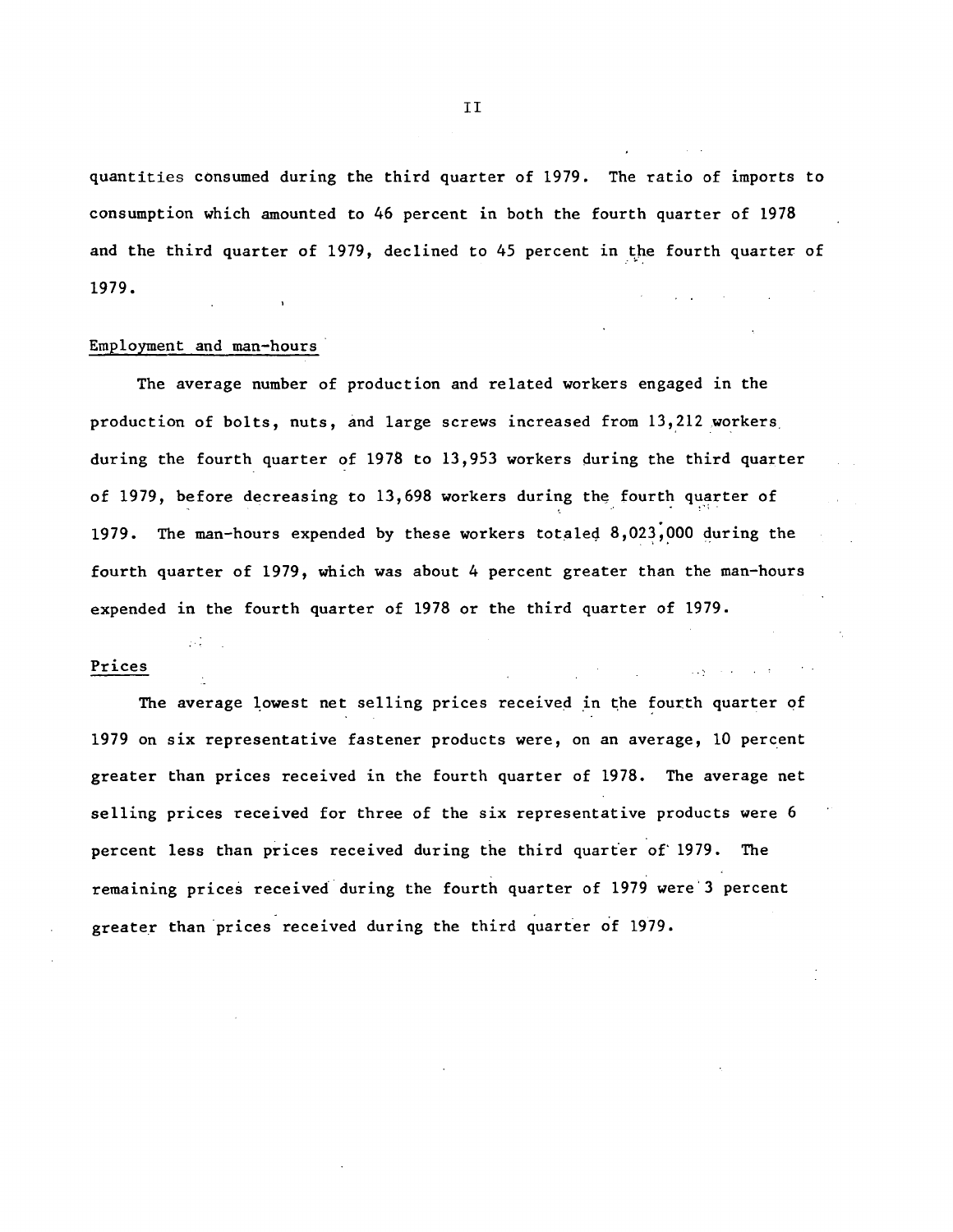# C 0 N T E N T S

Page

 $\mathcal{A}_{\mathcal{A}}$ 

| 1.  | Bolts, nuts, and large screws of iron or steel: U.S. production, by                                                                                                                        |
|-----|--------------------------------------------------------------------------------------------------------------------------------------------------------------------------------------------|
| 2.  | types, by months, July 1978-September 1979-----<br>Bolts, nuts, and large screws of iron or steel: U.S. producers'<br>shipments, imports for consumption, exports of domestic merchandise, |
|     | and apparent consumption, 1976-78, and specified periods July 1978-<br>December 1979---                                                                                                    |
| 3.  | Bolts, nuts, and large screws of iron or steel: U.S. producers'                                                                                                                            |
|     | shipments, by types, 1976-78, and specified periods, July 1978-<br>December 1979-                                                                                                          |
| 4.  | Bolts, nuts, and large screws of iron or steel: U.S. producers'                                                                                                                            |
|     | shipments, by types, of imported bolts, nuts and large screws<br>further processed, by months, July 1978-December 1979----                                                                 |
|     | 5. Bolts, nuts, and large screws of iron or steel: U.S. imports for                                                                                                                        |
|     | consumption, by types, 1976-78 and specified periods, July 1978-                                                                                                                           |
|     | December 1979-                                                                                                                                                                             |
| 6.  | Average number of persons employed in U.S. establishments in which                                                                                                                         |
|     | bolts, nuts, and large screws were produced, total and production                                                                                                                          |
|     | and related workers engaged in the production of all products and                                                                                                                          |
|     | of bolts, nuts, and large screws, 1976-78 and specified periods                                                                                                                            |
|     | July 1978-December 1979-----                                                                                                                                                               |
| 7.  | Man-hours expended by production and related workers in U.S.                                                                                                                               |
|     | established in which bolts, nuts, and large screws were produced,                                                                                                                          |
|     | 1976-78, and specified periods, July 1978-December 1979----                                                                                                                                |
| 8.  | Bolts, nuts, and large screws: Ranges and averages of lowest net                                                                                                                           |
|     | selling prices received by U.S. producers to distributors, by                                                                                                                              |
|     | specified periods, January 1976-December 1979--                                                                                                                                            |
| 9.  | Bolts, nuts, and large screws: Ranges and averages of lowest net                                                                                                                           |
|     | selling prices received by U.S. producers to distributors, by<br>10                                                                                                                        |
| 10. | specified periods, January 1976-December 1979---<br>Bolts, nuts, and large screws: Ranges and averages of lowest net                                                                       |
|     | selling prices received by U.S. producers on sales to distributors,                                                                                                                        |
|     | by specified periods, January 1976-December 1979-----------------<br>11                                                                                                                    |
|     |                                                                                                                                                                                            |

 $\overline{a}$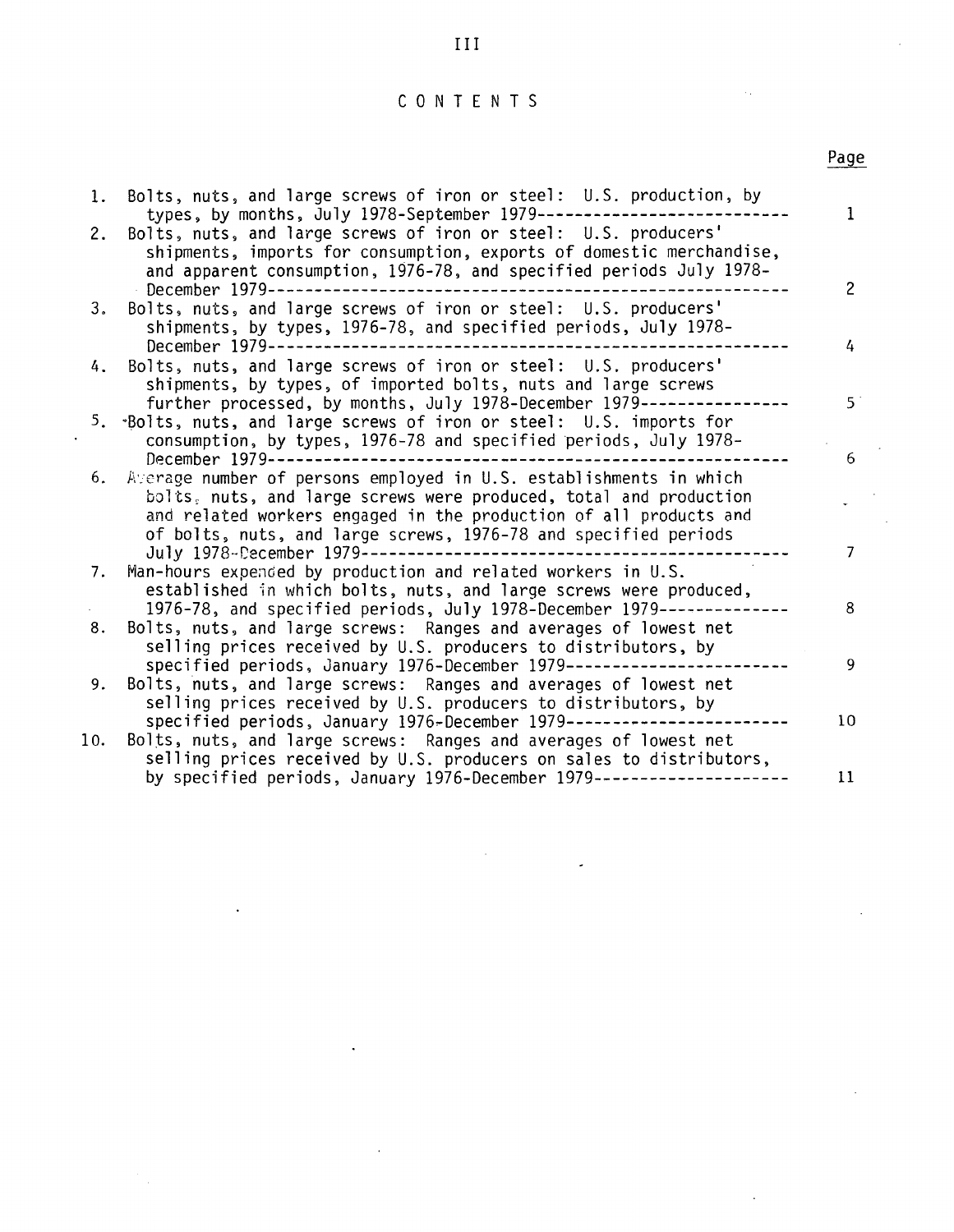$\label{eq:2.1} \frac{1}{\sqrt{2}}\int_{0}^{\infty}\frac{1}{\sqrt{2\pi}}\left(\frac{1}{\sqrt{2\pi}}\right)^{2}d\mu_{\rm{max}}\,.$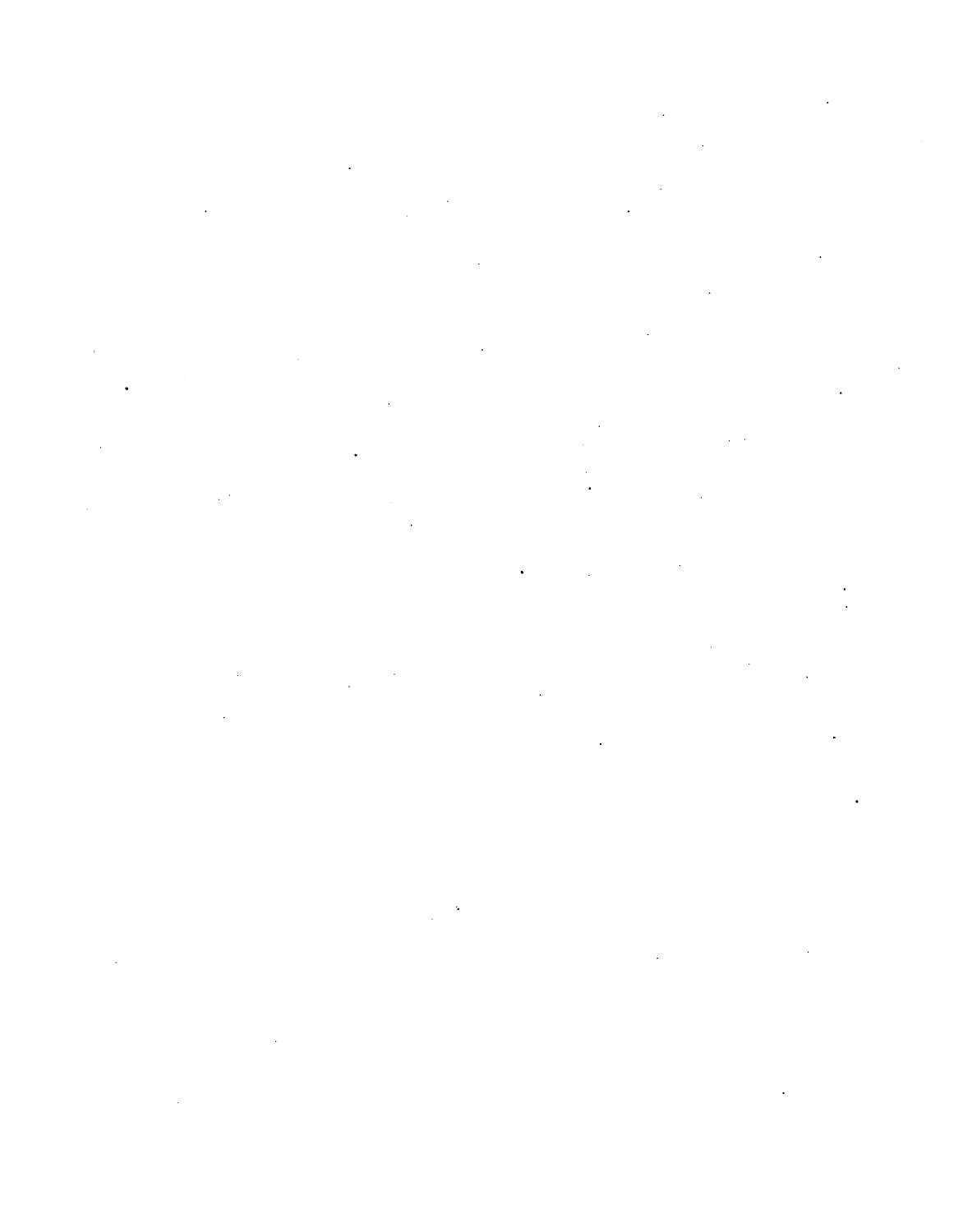$\mathcal{L}$ 

| Period                   |  | Bolts and    | <b>Nuts</b>             | Total   |
|--------------------------|--|--------------|-------------------------|---------|
|                          |  | large screws |                         |         |
|                          |  |              | Quantity (1,000 pounds) |         |
|                          |  |              |                         |         |
| 1978:                    |  |              |                         |         |
| July-----------------    |  | 52,048       | 12,198                  | 64,246  |
| August---------------    |  | 75,474 :     | 21,264:                 | 96,738  |
| September------------    |  | 78,718 :     | 17,898:                 | 96,616  |
| $Total-----$             |  | 206,240 :    | 51,360:                 | 257,600 |
| $October-----$           |  | 85,488 :     | 21,315:                 | 106,803 |
| November----------       |  | 78,473:      | 21,349:                 | 99,822  |
| December----------       |  | 79,112 :     | 19,181:                 | 98,293  |
| $Total-----$             |  | 243,073:     | 61,845:                 | 304,918 |
| 1979:                    |  |              |                         |         |
| January---------------   |  | 86,160:      | 23,338 :                | 109,498 |
| February-------------    |  | 82,889 :     | 23,045:                 | 105,934 |
| March-----------------   |  | 92,660:      | 26,487:                 | 119,147 |
| $Total-----$             |  | 261,709:     | 72,870:                 | 334,579 |
| April----------------    |  | 88,018 :     | 23,769:                 | 111,787 |
| May-------------------   |  | 91,225:      | 25,791:                 | 117,016 |
| June------------------   |  | 91,981:      | 25,641:                 | 117,622 |
| $Total-----$             |  | 271,224:     | 75,201:                 | 346,425 |
|                          |  |              |                         |         |
| July-------------------- |  | 70,932 :     | 18,530:                 | 89,462  |
| August---------------    |  | 87,107:      | 26,317:                 | 113,424 |
| September--------------; |  | 79,457:      | 22,152:                 | 101,609 |
| $Total-----$             |  | 237,496 :    | 66,999 :                | 304,495 |
| October-------------     |  | 84,894 :     | 26,086:                 | 110,980 |
| November-----------      |  | 71,784:      | 21,813:                 | 93,597  |
| December-------------    |  | 52,110:      | 15,771:                 | 67,881  |
| $Total-----$             |  | 208,788:     | 63,670:                 | 272,458 |
|                          |  |              |                         |         |

Table 1.--Bolts, nuts, and large screws of iron or steel: U.S. production<br>by types, by months, July 1978-December 1979 by types, by months, July 1978-December 1979

 $\overline{1}$ 

Source: Compiled from data submitted in response to questionnaires of the U.S. International Trade Commission.

 $\hat{A}$ 

 $\ddot{\phantom{0}}$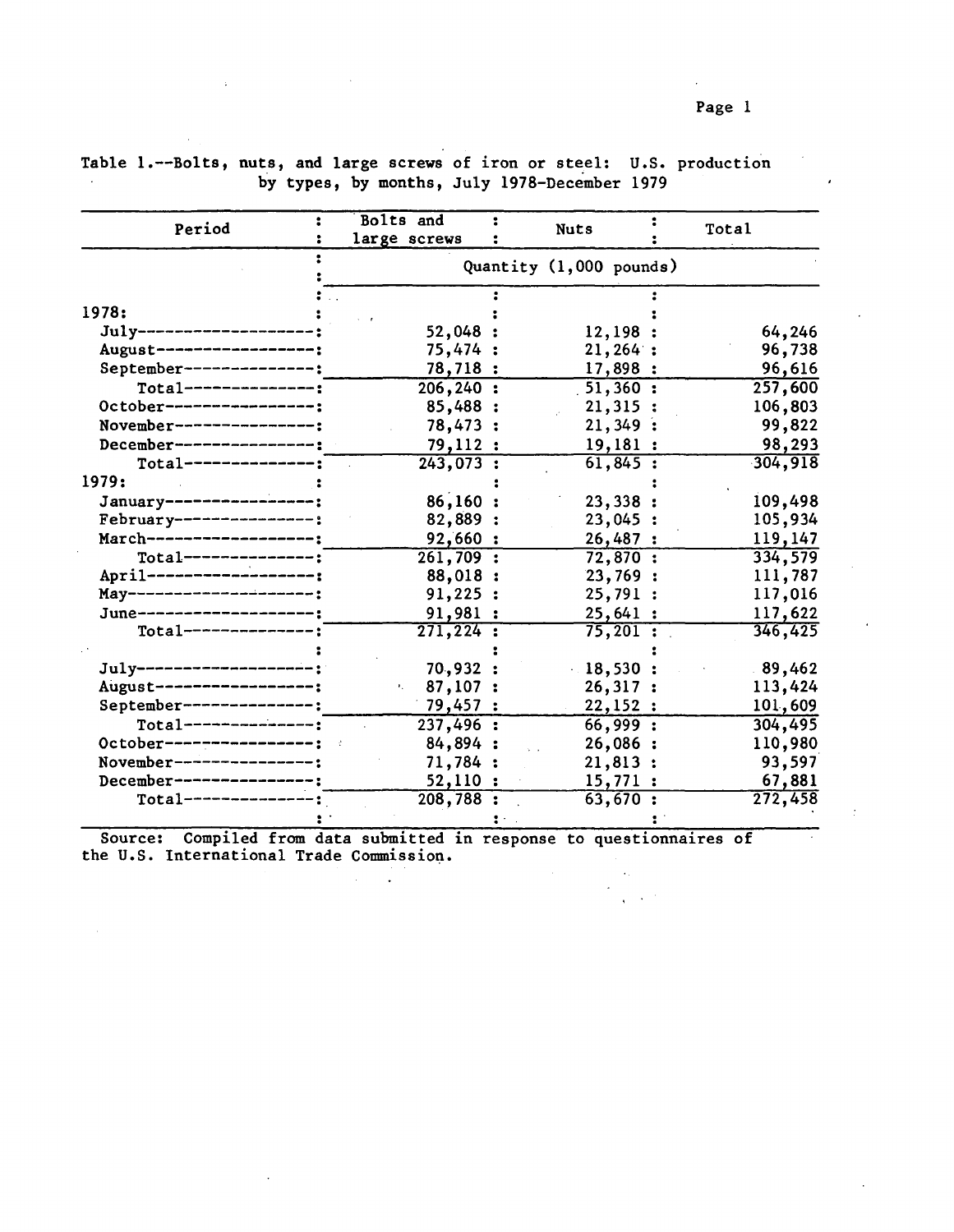Table 2.--Bolts, nuts, and large screws of iron or steel: \_U.S. producers' shipments, imports for consumption, exports of domestic merchandise, and apparent consumption,  $1976-78$ , and specified periods July 1978-December  $1979$ 

|                                  |              |                        |                                |                       | Ratio (percent) of         |                 |
|----------------------------------|--------------|------------------------|--------------------------------|-----------------------|----------------------------|-----------------|
|                                  | Producers':  |                        |                                | Apparent              | imports to--               |                 |
| Period +                         | ship-        | Imports                | : Exports $1/$ :               | consump-              |                            | : Apparent      |
|                                  | ments        |                        |                                | tion                  | :Shipments: consump-       |                 |
|                                  |              |                        |                                |                       |                            | tion            |
|                                  |              |                        | Quantity (1,000 pounds)        |                       |                            |                 |
|                                  |              |                        |                                |                       |                            |                 |
| $1976 -$                         | 1,133,952:   | 704,474:               |                                | 197,269 : 1,641,157 : | 62 :                       | 43              |
| $1977 -$                         | 1, 175, 563: | 716,916.:              |                                | 218,265 : 1,674,214 : | 61:                        | 43              |
| $1978 -$                         | 1,151,326:   | 849,313 :              |                                | 217,051 : 1,783,588 : | 74                         | 48              |
| $1978$ .                         |              |                        |                                |                       |                            |                 |
| $July-------------1$             | 67,335:      | $77,074.$ :            | 15,255:                        | 129,154 :             | 115                        | 60              |
| August-----------;               | 93,943 :     | 72,349:                | 21,301:                        | 144,991 :             | 77:                        | 50              |
| September--------:               | 94, 237:     | 65,380:                | 14,528:                        | 145,089:              | 69:<br>$\omega = \omega$ . | 45              |
| $Total-----$                     | 255, 515:    | $\overline{214,803}$ : | 51,084:                        | 419, 234:             | 84:                        | 51              |
| October----------:               | 100,634      | 66,751:                | 20,439:                        | 146,946 :             | 66 :                       | 45              |
| November----------:              | 92,699 :     | 67,107:                | 17,723<br>$\ddot{\phantom{a}}$ | 142,083:              | 72:                        | 47              |
| December---------:               | 83,616 :     | 53,181 :               | 15,413:                        | 121,384 :             | 64:                        | 44              |
| $Total-----$                     | 276,949:     | 187,039:               | 53,575:                        | 410,413:              | 68 :                       | 46              |
| 1979                             |              |                        |                                |                       |                            |                 |
| January--------                  | 107,364 :    | 65,151:                | 16, 192:                       | .156,323:             | $61:$ :                    | 42              |
| $February-------:$               | 99,152:      | 68,174 :               | 17,566:                        | 149,760:              | 69:                        | 46              |
| $March----------:$               | $115, 276$ : | 61,404:                | 19,122:                        | 157,558 :             | $-53:$                     | 39              |
| $Total-----$                     | 321,792:     | 194,729:               | 52,880:                        | 463,641:              | 61:                        | $\overline{42}$ |
| April-------------:              | 103,489 :    | 46,270 :               | 24,769:                        | 124,990 :             | 45 :                       | 37              |
| May-------------                 | 107,568:     | 68,862 :               | 19,074:                        | .157,356:             | 64 :                       | 44              |
| June------------                 | 105,460:     | 77,122:                | 17,651:                        | 164,931 :             | 73:                        | 47              |
| $Total-----:$                    | 316,517:     | 192,254:               | 61,494:                        | 447,277:              | $61$ :                     | 43              |
| July------ <del>--------</del> : | 84,630:      | 69,596 :               | 12,938:                        | 141,288 :             | 82:                        | 49              |
| August-----------:               | 97,699 :     | 68,857.:               | 15,781:                        | 150,775:              | 70                         | 46              |
| September--------:               | 91,688:      | 60,225:                | 14,828:                        | 137,085 :             | 66 :                       | 44              |
| $Total-----:$                    | 274,017:     | 198,678 :              | 43,547:                        | 429,148:              | 73:                        | 46              |
| October----------:               | 99,680 :     | 55,543:                | $15,844$ :                     | $139,379.$ :          | 56                         | 40              |
| November---------:               | 83,240:      | 53,245:                | 15,426:                        | 121,059 :             | 64 :                       | 44              |
| $December-----$                  | 66,181 :     | 61,577:                | 9,982:                         | 117,776:              | 93 :                       | 52              |
| $Total-----:$                    | 249,101 :    | 170,365:               | 41,252:                        | 378,214:              | 68 :                       | $\overline{45}$ |
|                                  |              |                        |                                |                       |                            |                 |

See footnotes at end of table.

 $\sim 10$ 

 $\mathcal{A}^{\text{max}}$ 

 $\ddot{\phantom{1}}$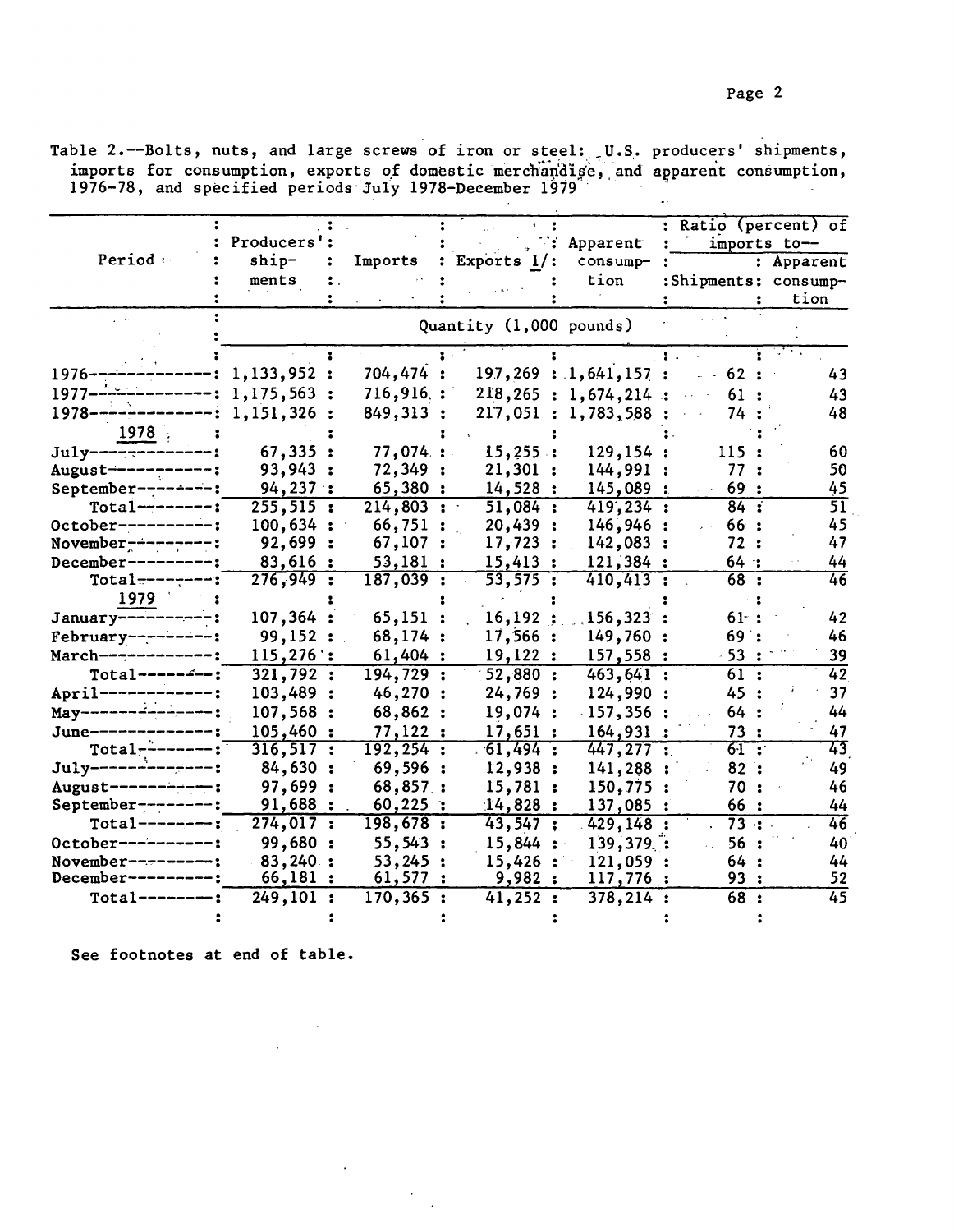Table 2.--Bolts, nuts, and large screws of iron or steel: U.S. producers' shipments, imports for consumption, exports of domestic merchandise, and apparent consumption, 1976-78, and specified periods July 1978-December 1979--Continued

|                       |              |           |                         |                       | : Ratio (percent) of |                 |
|-----------------------|--------------|-----------|-------------------------|-----------------------|----------------------|-----------------|
|                       | Producers':  |           |                         | Apparent              |                      | imports to--    |
| Period                | $ship-$      | Imports   | : Exports $1/$ :        | consump-              |                      | : Apparent      |
|                       | ments        |           |                         | tion                  | :Shipments: consump- |                 |
|                       |              |           |                         |                       | $\ddot{\cdot}$       | tion            |
|                       |              |           | Value $(1,000$ dollars) |                       |                      |                 |
|                       |              |           |                         |                       |                      |                 |
|                       |              |           |                         |                       | $\cdot$ :            |                 |
| $1976$ -------------; | 986,432 :    | 227,390:  |                         | 107,055:1,106,767:    | 23:                  | 21              |
| $1977$ -------------: | 1,074,609:   | 256, 220: |                         | 114,252 : 1,216,577 : | 24:                  | 21              |
| 1978-------------:    | 1,095,332:   | 368,865:  |                         | 133,112:1,331,085:    | 34:                  | 28              |
| 1978                  |              |           |                         |                       |                      |                 |
| $July-----$           | 59,224:      | 31,841    | 8,258:                  | 82,807 :              | 54 :                 | 39              |
| August-----------:    | 85,074:      | 31,029:   | 10,348:                 | 105,755:              | 37:                  | 29              |
| September--------:    | 84,806:      | 30,697:   | 9,575:                  | 105,928:              | 36:                  | 29              |
| $Total-----:$         | 229,104:     | 93,567:   | 28,181:                 | 294,490 :             | 41 :                 | 32.             |
| October----------:    | 92,098 :     | 32,110:   | 12,623:                 | 111,585:              | 35:                  | $29^\circ$      |
| November---------:    | 84,565:      | 31,840:   | 10,875:                 | 105,530:              | 38:                  | $30^{\circ}$    |
| $December-----$ :     | 78,146 :     | 49,324 :  | 10,635:                 | 116,835:              | 63:                  | $42^{11}$       |
| $Total-----:$         | $254,809$ :  | 113,274:  | 34,133:                 | 333,950:              | 44 :                 | 40⊬             |
| 1979                  |              |           |                         |                       |                      |                 |
| January----------:    | $100, 701$ : | 31,158:   | 10,382:                 | 121,477 :             | 31:                  | 26.             |
| $February-----$ :     | 94,958 :     | 34,421:   | 11,041:                 | 118,338:              | 36:                  | 29.             |
| March------------:    | 111,421:     | 29,544:   | 11,926 :                | 129,039 :             | 27:                  | 23 <sub>1</sub> |
| $Total-----:$         | 307,080 :    | 95, 123:  | 33,349:                 | 368,854:              | 31:                  | 26              |
| $April-----$          | 103,817 :    | 32,298:   | 10,899:                 | 125, 216:             | 31:                  | 26 <sub>1</sub> |
| May--------------:    | 109, 210:    | 32,306:   | 12,814:                 | 128,702 :             | 30:                  | 25              |
| June-------------:    | 113,228 :    | 36,042:   | 12,455:                 | 136,815 :             | 32:                  | 26              |
| $Total-----:$         | 326, 255:    | 100,646:  | 36,168:                 | $390, 733$ :          | 31:                  | $\overline{26}$ |
| $July-----$           | 93,715:      | 31,440:   | 882 :                   | 124,273 :             | 34:                  | 25              |
| August-----------:    | 109,835:     | 31,948:   | 10,209:                 | 131,574 :             | 29:                  | 24              |
| September--------:    | 107,083:     | 28,712 :  | 10,412:                 | 125,383:              | 27:                  | 23              |
| $Total-----:$         | $310,633$ :  | 92,100:   | 21,503:                 | 381, 230:             | 30 :                 | 24              |
| $October--------$     | 111,677:     | 26,876 :  | 11,876 :                | 126,677 :             | 24:                  | 21              |
| November---------:    | .93,767:     | 23,342:   | 10,717:                 | 106,392:              | 25:                  | $22 \,$         |
| $December-----$ :     | $-79,577:$   | 29,287:   | 9,094:                  | 99,770:               | 37 :                 | 29              |
| $Total-----:$         | 285,021:     | 79,505:   | 31,687:                 | 332,839 :             | 28:                  | $\overline{24}$ |
|                       |              |           |                         |                       |                      |                 |

1/ Prior to Jan. 1, 1978, exports include bolts, threaded rods and studs, nuts if nuts and bolts are in the same shipment, screws, rivets, washers, and similar articles. It is estimated by the staff of the U.S. International Trade Commission that bolts, nuts, and large screws of iron or steel accounted for approximately 80 percent of total exports.

 $\langle \rho | \rho \rangle$  .

Source: U.S. producers' shipments, compiled from data submitted in response to questionnaires of the U.S. International Trade Commission; imports and exports, compiled from official statistics of the U.S. Department of Commerce, except as noted.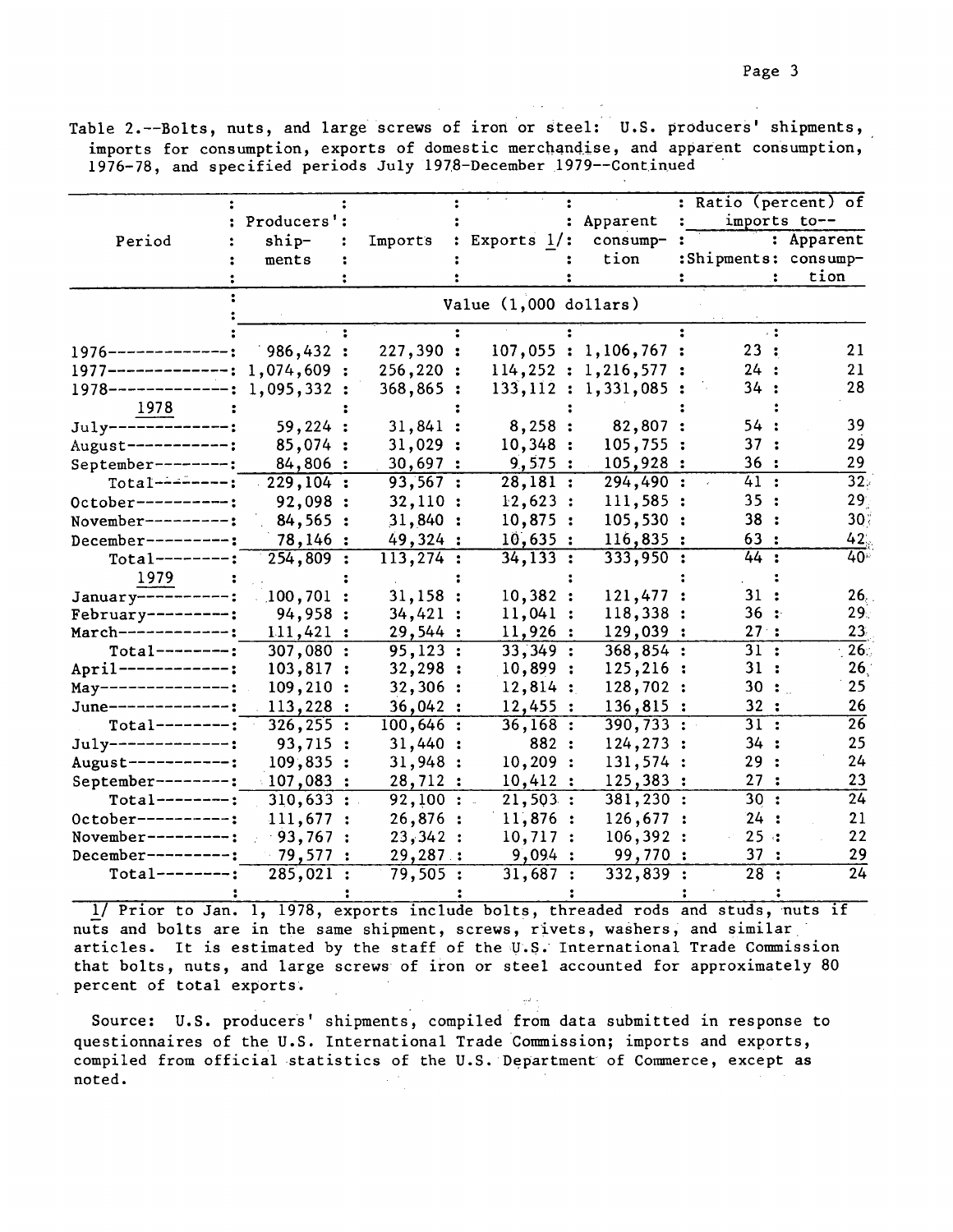$\sim$ 

Table 3.--Bolts, nuts, and large screws of iron or steel: U.S. producers' shipments, by types, 1976-78, and specified periods, July 1978-December 1979

 $\ddot{\phantom{a}}$ 

| Quantity (1,000 pounds)<br>-----------------------<br>221,880:<br>912,072 :<br>1,133,952<br>1977 <del>-----------------------</del><br>950,607 :<br>224,956:<br>1,175,563<br>1978---------------------<br>230,614:<br>920,712 :<br>1,151,326<br>1978<br>July--------<br><br>54,134 :<br>13,201 :<br>67,335<br>August--------------------;<br>20,310:<br>93,943<br>73,633 :<br><b>September----------------:</b><br>73,789 :<br>20,448:<br>94,237<br>Total----------------:<br>201,556 :<br>53,959 :<br>255,515<br>October-------------------:<br>76,496 :<br>24,138 :<br>November------------------;<br>19,441:<br>73,258 :<br>92,699<br>70,335:<br>13,281:<br>December------------------;<br>83,616<br>220,089:<br>Total----------------:<br>56,860 :<br>276,949<br><u> 1979</u><br>January----------------<br>84,191:<br>23,173 :<br>78,709:<br>20,443:<br>February------------------:<br>99,152<br>March---------------------;<br>90,703 :<br>24,573 :<br>253,603:<br>Total-----------------;<br>68,189:<br>321,792<br>April ----------------------;<br>81,246:<br>22,243:<br>103,489<br>83,986:<br>23,582:<br>May-------------------------<br>107,568<br>June---------------------;<br>82,907:<br>22,553:<br>105,460<br>Total------------------<br>68,378 :<br>316, 517<br>248,139 :<br>July------------------------;<br>69,758 :<br>14,872:<br>84,630<br>August--------------------;<br>78,803:<br>18,896:<br>97,699<br>September-----------------;<br>74,826 :<br>16,862:<br>91,688<br>$Total-----$<br>223,387:<br>50,630:<br>274,017<br>October------------------;<br>80,661 :<br>19,019:<br>99,680<br>November-------------------<br>68,456 :<br>14,784 :<br>83,240<br>December------------------:<br>54,546:<br>11,635:<br>66,181<br>Total----------------<br>203,663 :<br>$\overline{249,101}$<br>45,438 :<br>Value (1,000 dollars)<br>1976----------------------<br>702,426 :<br><b>284,006 :</b><br>986,432<br>1977------------------------<br>779,917 :<br>294,692 :<br>1,074,609<br>1978-----------------------<br>763,368<br>331,964 :<br>1,095,332<br><u> 1978 </u><br>July--------<br>42,099<br>17,125:<br>59,224<br>August--------------------;<br>58,327 :<br>26,747:<br>85,074<br>September----------------;<br>57,831 :<br>26,975 :<br>84,806<br>$Total$ -----------------:<br>$158, 257$ :<br>70,847 :<br>229,104<br>October-------------------<br>59,954 :<br>32,144:<br>92,098<br>58,323:<br>26,242:<br>84,565<br>November---------<br>53,644 :<br>December--------------<br>24,502 :<br>78,146<br>$Total-----$<br>171,921 :<br>82,888 :<br><u> 1979 </u><br>69,450<br>31,251 :<br>January--------<br>100,701<br>:<br>65,944 :<br>29,014:<br>94,958<br>February--------------<br>77,715 :<br>March---------------------;<br>33,706 :<br>111,421<br><b>Total-------------</b><br>213,109 :<br>93,971:<br>307,080<br>April----------------------;<br>72,713 :<br>31,104 :<br>103,817<br>May-------------------<br>75,811 :<br>33,399:<br>109,210<br>80,401<br>June------------------<br>32,827 :<br>113,228<br>- :<br>$Total$ ------------<br>228,925 :<br>97,330:<br>326,255<br>July----------------------;<br>68,049 :<br>25,666 :<br>93,715<br>August----------------<br>78,333:<br>31,502 :<br>109,835<br>30,214:<br>September-----------------;<br>76,869 :<br>107,083<br>$Total$ -------------<br>87,382:<br>223,251 :<br>310,633<br>October-------------------<br>78,119:<br>33,558 :<br>111,677<br>November----------------<br>65,673 :<br>28,094:<br>93,767<br>23,394:<br>December----------------<br>56,183 :<br>79,577<br>$Total-----$<br>199,975 <u>:</u><br>85,046;<br>285,021 | :<br>Period | Bolts and<br>:<br>large screws<br>፡ | Nuts | Total   |
|-------------------------------------------------------------------------------------------------------------------------------------------------------------------------------------------------------------------------------------------------------------------------------------------------------------------------------------------------------------------------------------------------------------------------------------------------------------------------------------------------------------------------------------------------------------------------------------------------------------------------------------------------------------------------------------------------------------------------------------------------------------------------------------------------------------------------------------------------------------------------------------------------------------------------------------------------------------------------------------------------------------------------------------------------------------------------------------------------------------------------------------------------------------------------------------------------------------------------------------------------------------------------------------------------------------------------------------------------------------------------------------------------------------------------------------------------------------------------------------------------------------------------------------------------------------------------------------------------------------------------------------------------------------------------------------------------------------------------------------------------------------------------------------------------------------------------------------------------------------------------------------------------------------------------------------------------------------------------------------------------------------------------------------------------------------------------------------------------------------------------------------------------------------------------------------------------------------------------------------------------------------------------------------------------------------------------------------------------------------------------------------------------------------------------------------------------------------------------------------------------------------------------------------------------------------------------------------------------------------------------------------------------------------------------------------------------------------------------------------------------------------------------------------------------------------------------------------------------------------------------------------------------------------------------------------------------------------------------------------------------------------------------------------------------------------------------------------------------------------------------------------------------------------------------------------------------------------------------------------------------------------------------------------------------------------------------------------------------------------------------------------------------------------------------------------------------------------------------------------------------------------------------------------------------------------------------------------------------------------------|-------------|-------------------------------------|------|---------|
|                                                                                                                                                                                                                                                                                                                                                                                                                                                                                                                                                                                                                                                                                                                                                                                                                                                                                                                                                                                                                                                                                                                                                                                                                                                                                                                                                                                                                                                                                                                                                                                                                                                                                                                                                                                                                                                                                                                                                                                                                                                                                                                                                                                                                                                                                                                                                                                                                                                                                                                                                                                                                                                                                                                                                                                                                                                                                                                                                                                                                                                                                                                                                                                                                                                                                                                                                                                                                                                                                                                                                                                                                   |             |                                     |      |         |
|                                                                                                                                                                                                                                                                                                                                                                                                                                                                                                                                                                                                                                                                                                                                                                                                                                                                                                                                                                                                                                                                                                                                                                                                                                                                                                                                                                                                                                                                                                                                                                                                                                                                                                                                                                                                                                                                                                                                                                                                                                                                                                                                                                                                                                                                                                                                                                                                                                                                                                                                                                                                                                                                                                                                                                                                                                                                                                                                                                                                                                                                                                                                                                                                                                                                                                                                                                                                                                                                                                                                                                                                                   |             |                                     |      |         |
|                                                                                                                                                                                                                                                                                                                                                                                                                                                                                                                                                                                                                                                                                                                                                                                                                                                                                                                                                                                                                                                                                                                                                                                                                                                                                                                                                                                                                                                                                                                                                                                                                                                                                                                                                                                                                                                                                                                                                                                                                                                                                                                                                                                                                                                                                                                                                                                                                                                                                                                                                                                                                                                                                                                                                                                                                                                                                                                                                                                                                                                                                                                                                                                                                                                                                                                                                                                                                                                                                                                                                                                                                   |             |                                     |      |         |
|                                                                                                                                                                                                                                                                                                                                                                                                                                                                                                                                                                                                                                                                                                                                                                                                                                                                                                                                                                                                                                                                                                                                                                                                                                                                                                                                                                                                                                                                                                                                                                                                                                                                                                                                                                                                                                                                                                                                                                                                                                                                                                                                                                                                                                                                                                                                                                                                                                                                                                                                                                                                                                                                                                                                                                                                                                                                                                                                                                                                                                                                                                                                                                                                                                                                                                                                                                                                                                                                                                                                                                                                                   |             |                                     |      |         |
|                                                                                                                                                                                                                                                                                                                                                                                                                                                                                                                                                                                                                                                                                                                                                                                                                                                                                                                                                                                                                                                                                                                                                                                                                                                                                                                                                                                                                                                                                                                                                                                                                                                                                                                                                                                                                                                                                                                                                                                                                                                                                                                                                                                                                                                                                                                                                                                                                                                                                                                                                                                                                                                                                                                                                                                                                                                                                                                                                                                                                                                                                                                                                                                                                                                                                                                                                                                                                                                                                                                                                                                                                   |             |                                     |      |         |
|                                                                                                                                                                                                                                                                                                                                                                                                                                                                                                                                                                                                                                                                                                                                                                                                                                                                                                                                                                                                                                                                                                                                                                                                                                                                                                                                                                                                                                                                                                                                                                                                                                                                                                                                                                                                                                                                                                                                                                                                                                                                                                                                                                                                                                                                                                                                                                                                                                                                                                                                                                                                                                                                                                                                                                                                                                                                                                                                                                                                                                                                                                                                                                                                                                                                                                                                                                                                                                                                                                                                                                                                                   |             |                                     |      |         |
|                                                                                                                                                                                                                                                                                                                                                                                                                                                                                                                                                                                                                                                                                                                                                                                                                                                                                                                                                                                                                                                                                                                                                                                                                                                                                                                                                                                                                                                                                                                                                                                                                                                                                                                                                                                                                                                                                                                                                                                                                                                                                                                                                                                                                                                                                                                                                                                                                                                                                                                                                                                                                                                                                                                                                                                                                                                                                                                                                                                                                                                                                                                                                                                                                                                                                                                                                                                                                                                                                                                                                                                                                   |             |                                     |      |         |
|                                                                                                                                                                                                                                                                                                                                                                                                                                                                                                                                                                                                                                                                                                                                                                                                                                                                                                                                                                                                                                                                                                                                                                                                                                                                                                                                                                                                                                                                                                                                                                                                                                                                                                                                                                                                                                                                                                                                                                                                                                                                                                                                                                                                                                                                                                                                                                                                                                                                                                                                                                                                                                                                                                                                                                                                                                                                                                                                                                                                                                                                                                                                                                                                                                                                                                                                                                                                                                                                                                                                                                                                                   |             |                                     |      |         |
|                                                                                                                                                                                                                                                                                                                                                                                                                                                                                                                                                                                                                                                                                                                                                                                                                                                                                                                                                                                                                                                                                                                                                                                                                                                                                                                                                                                                                                                                                                                                                                                                                                                                                                                                                                                                                                                                                                                                                                                                                                                                                                                                                                                                                                                                                                                                                                                                                                                                                                                                                                                                                                                                                                                                                                                                                                                                                                                                                                                                                                                                                                                                                                                                                                                                                                                                                                                                                                                                                                                                                                                                                   |             |                                     |      |         |
|                                                                                                                                                                                                                                                                                                                                                                                                                                                                                                                                                                                                                                                                                                                                                                                                                                                                                                                                                                                                                                                                                                                                                                                                                                                                                                                                                                                                                                                                                                                                                                                                                                                                                                                                                                                                                                                                                                                                                                                                                                                                                                                                                                                                                                                                                                                                                                                                                                                                                                                                                                                                                                                                                                                                                                                                                                                                                                                                                                                                                                                                                                                                                                                                                                                                                                                                                                                                                                                                                                                                                                                                                   |             |                                     |      | 100,634 |
|                                                                                                                                                                                                                                                                                                                                                                                                                                                                                                                                                                                                                                                                                                                                                                                                                                                                                                                                                                                                                                                                                                                                                                                                                                                                                                                                                                                                                                                                                                                                                                                                                                                                                                                                                                                                                                                                                                                                                                                                                                                                                                                                                                                                                                                                                                                                                                                                                                                                                                                                                                                                                                                                                                                                                                                                                                                                                                                                                                                                                                                                                                                                                                                                                                                                                                                                                                                                                                                                                                                                                                                                                   |             |                                     |      |         |
|                                                                                                                                                                                                                                                                                                                                                                                                                                                                                                                                                                                                                                                                                                                                                                                                                                                                                                                                                                                                                                                                                                                                                                                                                                                                                                                                                                                                                                                                                                                                                                                                                                                                                                                                                                                                                                                                                                                                                                                                                                                                                                                                                                                                                                                                                                                                                                                                                                                                                                                                                                                                                                                                                                                                                                                                                                                                                                                                                                                                                                                                                                                                                                                                                                                                                                                                                                                                                                                                                                                                                                                                                   |             |                                     |      |         |
|                                                                                                                                                                                                                                                                                                                                                                                                                                                                                                                                                                                                                                                                                                                                                                                                                                                                                                                                                                                                                                                                                                                                                                                                                                                                                                                                                                                                                                                                                                                                                                                                                                                                                                                                                                                                                                                                                                                                                                                                                                                                                                                                                                                                                                                                                                                                                                                                                                                                                                                                                                                                                                                                                                                                                                                                                                                                                                                                                                                                                                                                                                                                                                                                                                                                                                                                                                                                                                                                                                                                                                                                                   |             |                                     |      |         |
|                                                                                                                                                                                                                                                                                                                                                                                                                                                                                                                                                                                                                                                                                                                                                                                                                                                                                                                                                                                                                                                                                                                                                                                                                                                                                                                                                                                                                                                                                                                                                                                                                                                                                                                                                                                                                                                                                                                                                                                                                                                                                                                                                                                                                                                                                                                                                                                                                                                                                                                                                                                                                                                                                                                                                                                                                                                                                                                                                                                                                                                                                                                                                                                                                                                                                                                                                                                                                                                                                                                                                                                                                   |             |                                     |      |         |
|                                                                                                                                                                                                                                                                                                                                                                                                                                                                                                                                                                                                                                                                                                                                                                                                                                                                                                                                                                                                                                                                                                                                                                                                                                                                                                                                                                                                                                                                                                                                                                                                                                                                                                                                                                                                                                                                                                                                                                                                                                                                                                                                                                                                                                                                                                                                                                                                                                                                                                                                                                                                                                                                                                                                                                                                                                                                                                                                                                                                                                                                                                                                                                                                                                                                                                                                                                                                                                                                                                                                                                                                                   |             |                                     |      | 107,364 |
|                                                                                                                                                                                                                                                                                                                                                                                                                                                                                                                                                                                                                                                                                                                                                                                                                                                                                                                                                                                                                                                                                                                                                                                                                                                                                                                                                                                                                                                                                                                                                                                                                                                                                                                                                                                                                                                                                                                                                                                                                                                                                                                                                                                                                                                                                                                                                                                                                                                                                                                                                                                                                                                                                                                                                                                                                                                                                                                                                                                                                                                                                                                                                                                                                                                                                                                                                                                                                                                                                                                                                                                                                   |             |                                     |      |         |
|                                                                                                                                                                                                                                                                                                                                                                                                                                                                                                                                                                                                                                                                                                                                                                                                                                                                                                                                                                                                                                                                                                                                                                                                                                                                                                                                                                                                                                                                                                                                                                                                                                                                                                                                                                                                                                                                                                                                                                                                                                                                                                                                                                                                                                                                                                                                                                                                                                                                                                                                                                                                                                                                                                                                                                                                                                                                                                                                                                                                                                                                                                                                                                                                                                                                                                                                                                                                                                                                                                                                                                                                                   |             |                                     |      | 115,276 |
|                                                                                                                                                                                                                                                                                                                                                                                                                                                                                                                                                                                                                                                                                                                                                                                                                                                                                                                                                                                                                                                                                                                                                                                                                                                                                                                                                                                                                                                                                                                                                                                                                                                                                                                                                                                                                                                                                                                                                                                                                                                                                                                                                                                                                                                                                                                                                                                                                                                                                                                                                                                                                                                                                                                                                                                                                                                                                                                                                                                                                                                                                                                                                                                                                                                                                                                                                                                                                                                                                                                                                                                                                   |             |                                     |      |         |
|                                                                                                                                                                                                                                                                                                                                                                                                                                                                                                                                                                                                                                                                                                                                                                                                                                                                                                                                                                                                                                                                                                                                                                                                                                                                                                                                                                                                                                                                                                                                                                                                                                                                                                                                                                                                                                                                                                                                                                                                                                                                                                                                                                                                                                                                                                                                                                                                                                                                                                                                                                                                                                                                                                                                                                                                                                                                                                                                                                                                                                                                                                                                                                                                                                                                                                                                                                                                                                                                                                                                                                                                                   |             |                                     |      |         |
|                                                                                                                                                                                                                                                                                                                                                                                                                                                                                                                                                                                                                                                                                                                                                                                                                                                                                                                                                                                                                                                                                                                                                                                                                                                                                                                                                                                                                                                                                                                                                                                                                                                                                                                                                                                                                                                                                                                                                                                                                                                                                                                                                                                                                                                                                                                                                                                                                                                                                                                                                                                                                                                                                                                                                                                                                                                                                                                                                                                                                                                                                                                                                                                                                                                                                                                                                                                                                                                                                                                                                                                                                   |             |                                     |      |         |
|                                                                                                                                                                                                                                                                                                                                                                                                                                                                                                                                                                                                                                                                                                                                                                                                                                                                                                                                                                                                                                                                                                                                                                                                                                                                                                                                                                                                                                                                                                                                                                                                                                                                                                                                                                                                                                                                                                                                                                                                                                                                                                                                                                                                                                                                                                                                                                                                                                                                                                                                                                                                                                                                                                                                                                                                                                                                                                                                                                                                                                                                                                                                                                                                                                                                                                                                                                                                                                                                                                                                                                                                                   |             |                                     |      |         |
|                                                                                                                                                                                                                                                                                                                                                                                                                                                                                                                                                                                                                                                                                                                                                                                                                                                                                                                                                                                                                                                                                                                                                                                                                                                                                                                                                                                                                                                                                                                                                                                                                                                                                                                                                                                                                                                                                                                                                                                                                                                                                                                                                                                                                                                                                                                                                                                                                                                                                                                                                                                                                                                                                                                                                                                                                                                                                                                                                                                                                                                                                                                                                                                                                                                                                                                                                                                                                                                                                                                                                                                                                   |             |                                     |      |         |
|                                                                                                                                                                                                                                                                                                                                                                                                                                                                                                                                                                                                                                                                                                                                                                                                                                                                                                                                                                                                                                                                                                                                                                                                                                                                                                                                                                                                                                                                                                                                                                                                                                                                                                                                                                                                                                                                                                                                                                                                                                                                                                                                                                                                                                                                                                                                                                                                                                                                                                                                                                                                                                                                                                                                                                                                                                                                                                                                                                                                                                                                                                                                                                                                                                                                                                                                                                                                                                                                                                                                                                                                                   |             |                                     |      |         |
|                                                                                                                                                                                                                                                                                                                                                                                                                                                                                                                                                                                                                                                                                                                                                                                                                                                                                                                                                                                                                                                                                                                                                                                                                                                                                                                                                                                                                                                                                                                                                                                                                                                                                                                                                                                                                                                                                                                                                                                                                                                                                                                                                                                                                                                                                                                                                                                                                                                                                                                                                                                                                                                                                                                                                                                                                                                                                                                                                                                                                                                                                                                                                                                                                                                                                                                                                                                                                                                                                                                                                                                                                   |             |                                     |      |         |
|                                                                                                                                                                                                                                                                                                                                                                                                                                                                                                                                                                                                                                                                                                                                                                                                                                                                                                                                                                                                                                                                                                                                                                                                                                                                                                                                                                                                                                                                                                                                                                                                                                                                                                                                                                                                                                                                                                                                                                                                                                                                                                                                                                                                                                                                                                                                                                                                                                                                                                                                                                                                                                                                                                                                                                                                                                                                                                                                                                                                                                                                                                                                                                                                                                                                                                                                                                                                                                                                                                                                                                                                                   |             |                                     |      |         |
|                                                                                                                                                                                                                                                                                                                                                                                                                                                                                                                                                                                                                                                                                                                                                                                                                                                                                                                                                                                                                                                                                                                                                                                                                                                                                                                                                                                                                                                                                                                                                                                                                                                                                                                                                                                                                                                                                                                                                                                                                                                                                                                                                                                                                                                                                                                                                                                                                                                                                                                                                                                                                                                                                                                                                                                                                                                                                                                                                                                                                                                                                                                                                                                                                                                                                                                                                                                                                                                                                                                                                                                                                   |             |                                     |      |         |
|                                                                                                                                                                                                                                                                                                                                                                                                                                                                                                                                                                                                                                                                                                                                                                                                                                                                                                                                                                                                                                                                                                                                                                                                                                                                                                                                                                                                                                                                                                                                                                                                                                                                                                                                                                                                                                                                                                                                                                                                                                                                                                                                                                                                                                                                                                                                                                                                                                                                                                                                                                                                                                                                                                                                                                                                                                                                                                                                                                                                                                                                                                                                                                                                                                                                                                                                                                                                                                                                                                                                                                                                                   |             |                                     |      |         |
|                                                                                                                                                                                                                                                                                                                                                                                                                                                                                                                                                                                                                                                                                                                                                                                                                                                                                                                                                                                                                                                                                                                                                                                                                                                                                                                                                                                                                                                                                                                                                                                                                                                                                                                                                                                                                                                                                                                                                                                                                                                                                                                                                                                                                                                                                                                                                                                                                                                                                                                                                                                                                                                                                                                                                                                                                                                                                                                                                                                                                                                                                                                                                                                                                                                                                                                                                                                                                                                                                                                                                                                                                   |             |                                     |      |         |
|                                                                                                                                                                                                                                                                                                                                                                                                                                                                                                                                                                                                                                                                                                                                                                                                                                                                                                                                                                                                                                                                                                                                                                                                                                                                                                                                                                                                                                                                                                                                                                                                                                                                                                                                                                                                                                                                                                                                                                                                                                                                                                                                                                                                                                                                                                                                                                                                                                                                                                                                                                                                                                                                                                                                                                                                                                                                                                                                                                                                                                                                                                                                                                                                                                                                                                                                                                                                                                                                                                                                                                                                                   |             |                                     |      |         |
|                                                                                                                                                                                                                                                                                                                                                                                                                                                                                                                                                                                                                                                                                                                                                                                                                                                                                                                                                                                                                                                                                                                                                                                                                                                                                                                                                                                                                                                                                                                                                                                                                                                                                                                                                                                                                                                                                                                                                                                                                                                                                                                                                                                                                                                                                                                                                                                                                                                                                                                                                                                                                                                                                                                                                                                                                                                                                                                                                                                                                                                                                                                                                                                                                                                                                                                                                                                                                                                                                                                                                                                                                   |             |                                     |      |         |
|                                                                                                                                                                                                                                                                                                                                                                                                                                                                                                                                                                                                                                                                                                                                                                                                                                                                                                                                                                                                                                                                                                                                                                                                                                                                                                                                                                                                                                                                                                                                                                                                                                                                                                                                                                                                                                                                                                                                                                                                                                                                                                                                                                                                                                                                                                                                                                                                                                                                                                                                                                                                                                                                                                                                                                                                                                                                                                                                                                                                                                                                                                                                                                                                                                                                                                                                                                                                                                                                                                                                                                                                                   |             |                                     |      |         |
|                                                                                                                                                                                                                                                                                                                                                                                                                                                                                                                                                                                                                                                                                                                                                                                                                                                                                                                                                                                                                                                                                                                                                                                                                                                                                                                                                                                                                                                                                                                                                                                                                                                                                                                                                                                                                                                                                                                                                                                                                                                                                                                                                                                                                                                                                                                                                                                                                                                                                                                                                                                                                                                                                                                                                                                                                                                                                                                                                                                                                                                                                                                                                                                                                                                                                                                                                                                                                                                                                                                                                                                                                   |             |                                     |      |         |
|                                                                                                                                                                                                                                                                                                                                                                                                                                                                                                                                                                                                                                                                                                                                                                                                                                                                                                                                                                                                                                                                                                                                                                                                                                                                                                                                                                                                                                                                                                                                                                                                                                                                                                                                                                                                                                                                                                                                                                                                                                                                                                                                                                                                                                                                                                                                                                                                                                                                                                                                                                                                                                                                                                                                                                                                                                                                                                                                                                                                                                                                                                                                                                                                                                                                                                                                                                                                                                                                                                                                                                                                                   |             |                                     |      |         |
|                                                                                                                                                                                                                                                                                                                                                                                                                                                                                                                                                                                                                                                                                                                                                                                                                                                                                                                                                                                                                                                                                                                                                                                                                                                                                                                                                                                                                                                                                                                                                                                                                                                                                                                                                                                                                                                                                                                                                                                                                                                                                                                                                                                                                                                                                                                                                                                                                                                                                                                                                                                                                                                                                                                                                                                                                                                                                                                                                                                                                                                                                                                                                                                                                                                                                                                                                                                                                                                                                                                                                                                                                   |             |                                     |      |         |
|                                                                                                                                                                                                                                                                                                                                                                                                                                                                                                                                                                                                                                                                                                                                                                                                                                                                                                                                                                                                                                                                                                                                                                                                                                                                                                                                                                                                                                                                                                                                                                                                                                                                                                                                                                                                                                                                                                                                                                                                                                                                                                                                                                                                                                                                                                                                                                                                                                                                                                                                                                                                                                                                                                                                                                                                                                                                                                                                                                                                                                                                                                                                                                                                                                                                                                                                                                                                                                                                                                                                                                                                                   |             |                                     |      |         |
|                                                                                                                                                                                                                                                                                                                                                                                                                                                                                                                                                                                                                                                                                                                                                                                                                                                                                                                                                                                                                                                                                                                                                                                                                                                                                                                                                                                                                                                                                                                                                                                                                                                                                                                                                                                                                                                                                                                                                                                                                                                                                                                                                                                                                                                                                                                                                                                                                                                                                                                                                                                                                                                                                                                                                                                                                                                                                                                                                                                                                                                                                                                                                                                                                                                                                                                                                                                                                                                                                                                                                                                                                   |             |                                     |      |         |
|                                                                                                                                                                                                                                                                                                                                                                                                                                                                                                                                                                                                                                                                                                                                                                                                                                                                                                                                                                                                                                                                                                                                                                                                                                                                                                                                                                                                                                                                                                                                                                                                                                                                                                                                                                                                                                                                                                                                                                                                                                                                                                                                                                                                                                                                                                                                                                                                                                                                                                                                                                                                                                                                                                                                                                                                                                                                                                                                                                                                                                                                                                                                                                                                                                                                                                                                                                                                                                                                                                                                                                                                                   |             |                                     |      |         |
|                                                                                                                                                                                                                                                                                                                                                                                                                                                                                                                                                                                                                                                                                                                                                                                                                                                                                                                                                                                                                                                                                                                                                                                                                                                                                                                                                                                                                                                                                                                                                                                                                                                                                                                                                                                                                                                                                                                                                                                                                                                                                                                                                                                                                                                                                                                                                                                                                                                                                                                                                                                                                                                                                                                                                                                                                                                                                                                                                                                                                                                                                                                                                                                                                                                                                                                                                                                                                                                                                                                                                                                                                   |             |                                     |      |         |
|                                                                                                                                                                                                                                                                                                                                                                                                                                                                                                                                                                                                                                                                                                                                                                                                                                                                                                                                                                                                                                                                                                                                                                                                                                                                                                                                                                                                                                                                                                                                                                                                                                                                                                                                                                                                                                                                                                                                                                                                                                                                                                                                                                                                                                                                                                                                                                                                                                                                                                                                                                                                                                                                                                                                                                                                                                                                                                                                                                                                                                                                                                                                                                                                                                                                                                                                                                                                                                                                                                                                                                                                                   |             |                                     |      |         |
|                                                                                                                                                                                                                                                                                                                                                                                                                                                                                                                                                                                                                                                                                                                                                                                                                                                                                                                                                                                                                                                                                                                                                                                                                                                                                                                                                                                                                                                                                                                                                                                                                                                                                                                                                                                                                                                                                                                                                                                                                                                                                                                                                                                                                                                                                                                                                                                                                                                                                                                                                                                                                                                                                                                                                                                                                                                                                                                                                                                                                                                                                                                                                                                                                                                                                                                                                                                                                                                                                                                                                                                                                   |             |                                     |      |         |
|                                                                                                                                                                                                                                                                                                                                                                                                                                                                                                                                                                                                                                                                                                                                                                                                                                                                                                                                                                                                                                                                                                                                                                                                                                                                                                                                                                                                                                                                                                                                                                                                                                                                                                                                                                                                                                                                                                                                                                                                                                                                                                                                                                                                                                                                                                                                                                                                                                                                                                                                                                                                                                                                                                                                                                                                                                                                                                                                                                                                                                                                                                                                                                                                                                                                                                                                                                                                                                                                                                                                                                                                                   |             |                                     |      |         |
|                                                                                                                                                                                                                                                                                                                                                                                                                                                                                                                                                                                                                                                                                                                                                                                                                                                                                                                                                                                                                                                                                                                                                                                                                                                                                                                                                                                                                                                                                                                                                                                                                                                                                                                                                                                                                                                                                                                                                                                                                                                                                                                                                                                                                                                                                                                                                                                                                                                                                                                                                                                                                                                                                                                                                                                                                                                                                                                                                                                                                                                                                                                                                                                                                                                                                                                                                                                                                                                                                                                                                                                                                   |             |                                     |      | 254,809 |
|                                                                                                                                                                                                                                                                                                                                                                                                                                                                                                                                                                                                                                                                                                                                                                                                                                                                                                                                                                                                                                                                                                                                                                                                                                                                                                                                                                                                                                                                                                                                                                                                                                                                                                                                                                                                                                                                                                                                                                                                                                                                                                                                                                                                                                                                                                                                                                                                                                                                                                                                                                                                                                                                                                                                                                                                                                                                                                                                                                                                                                                                                                                                                                                                                                                                                                                                                                                                                                                                                                                                                                                                                   |             |                                     |      |         |
|                                                                                                                                                                                                                                                                                                                                                                                                                                                                                                                                                                                                                                                                                                                                                                                                                                                                                                                                                                                                                                                                                                                                                                                                                                                                                                                                                                                                                                                                                                                                                                                                                                                                                                                                                                                                                                                                                                                                                                                                                                                                                                                                                                                                                                                                                                                                                                                                                                                                                                                                                                                                                                                                                                                                                                                                                                                                                                                                                                                                                                                                                                                                                                                                                                                                                                                                                                                                                                                                                                                                                                                                                   |             |                                     |      |         |
|                                                                                                                                                                                                                                                                                                                                                                                                                                                                                                                                                                                                                                                                                                                                                                                                                                                                                                                                                                                                                                                                                                                                                                                                                                                                                                                                                                                                                                                                                                                                                                                                                                                                                                                                                                                                                                                                                                                                                                                                                                                                                                                                                                                                                                                                                                                                                                                                                                                                                                                                                                                                                                                                                                                                                                                                                                                                                                                                                                                                                                                                                                                                                                                                                                                                                                                                                                                                                                                                                                                                                                                                                   |             |                                     |      |         |
|                                                                                                                                                                                                                                                                                                                                                                                                                                                                                                                                                                                                                                                                                                                                                                                                                                                                                                                                                                                                                                                                                                                                                                                                                                                                                                                                                                                                                                                                                                                                                                                                                                                                                                                                                                                                                                                                                                                                                                                                                                                                                                                                                                                                                                                                                                                                                                                                                                                                                                                                                                                                                                                                                                                                                                                                                                                                                                                                                                                                                                                                                                                                                                                                                                                                                                                                                                                                                                                                                                                                                                                                                   |             |                                     |      |         |
|                                                                                                                                                                                                                                                                                                                                                                                                                                                                                                                                                                                                                                                                                                                                                                                                                                                                                                                                                                                                                                                                                                                                                                                                                                                                                                                                                                                                                                                                                                                                                                                                                                                                                                                                                                                                                                                                                                                                                                                                                                                                                                                                                                                                                                                                                                                                                                                                                                                                                                                                                                                                                                                                                                                                                                                                                                                                                                                                                                                                                                                                                                                                                                                                                                                                                                                                                                                                                                                                                                                                                                                                                   |             |                                     |      |         |
|                                                                                                                                                                                                                                                                                                                                                                                                                                                                                                                                                                                                                                                                                                                                                                                                                                                                                                                                                                                                                                                                                                                                                                                                                                                                                                                                                                                                                                                                                                                                                                                                                                                                                                                                                                                                                                                                                                                                                                                                                                                                                                                                                                                                                                                                                                                                                                                                                                                                                                                                                                                                                                                                                                                                                                                                                                                                                                                                                                                                                                                                                                                                                                                                                                                                                                                                                                                                                                                                                                                                                                                                                   |             |                                     |      |         |
|                                                                                                                                                                                                                                                                                                                                                                                                                                                                                                                                                                                                                                                                                                                                                                                                                                                                                                                                                                                                                                                                                                                                                                                                                                                                                                                                                                                                                                                                                                                                                                                                                                                                                                                                                                                                                                                                                                                                                                                                                                                                                                                                                                                                                                                                                                                                                                                                                                                                                                                                                                                                                                                                                                                                                                                                                                                                                                                                                                                                                                                                                                                                                                                                                                                                                                                                                                                                                                                                                                                                                                                                                   |             |                                     |      |         |
|                                                                                                                                                                                                                                                                                                                                                                                                                                                                                                                                                                                                                                                                                                                                                                                                                                                                                                                                                                                                                                                                                                                                                                                                                                                                                                                                                                                                                                                                                                                                                                                                                                                                                                                                                                                                                                                                                                                                                                                                                                                                                                                                                                                                                                                                                                                                                                                                                                                                                                                                                                                                                                                                                                                                                                                                                                                                                                                                                                                                                                                                                                                                                                                                                                                                                                                                                                                                                                                                                                                                                                                                                   |             |                                     |      |         |
|                                                                                                                                                                                                                                                                                                                                                                                                                                                                                                                                                                                                                                                                                                                                                                                                                                                                                                                                                                                                                                                                                                                                                                                                                                                                                                                                                                                                                                                                                                                                                                                                                                                                                                                                                                                                                                                                                                                                                                                                                                                                                                                                                                                                                                                                                                                                                                                                                                                                                                                                                                                                                                                                                                                                                                                                                                                                                                                                                                                                                                                                                                                                                                                                                                                                                                                                                                                                                                                                                                                                                                                                                   |             |                                     |      |         |
|                                                                                                                                                                                                                                                                                                                                                                                                                                                                                                                                                                                                                                                                                                                                                                                                                                                                                                                                                                                                                                                                                                                                                                                                                                                                                                                                                                                                                                                                                                                                                                                                                                                                                                                                                                                                                                                                                                                                                                                                                                                                                                                                                                                                                                                                                                                                                                                                                                                                                                                                                                                                                                                                                                                                                                                                                                                                                                                                                                                                                                                                                                                                                                                                                                                                                                                                                                                                                                                                                                                                                                                                                   |             |                                     |      |         |
|                                                                                                                                                                                                                                                                                                                                                                                                                                                                                                                                                                                                                                                                                                                                                                                                                                                                                                                                                                                                                                                                                                                                                                                                                                                                                                                                                                                                                                                                                                                                                                                                                                                                                                                                                                                                                                                                                                                                                                                                                                                                                                                                                                                                                                                                                                                                                                                                                                                                                                                                                                                                                                                                                                                                                                                                                                                                                                                                                                                                                                                                                                                                                                                                                                                                                                                                                                                                                                                                                                                                                                                                                   |             |                                     |      |         |
|                                                                                                                                                                                                                                                                                                                                                                                                                                                                                                                                                                                                                                                                                                                                                                                                                                                                                                                                                                                                                                                                                                                                                                                                                                                                                                                                                                                                                                                                                                                                                                                                                                                                                                                                                                                                                                                                                                                                                                                                                                                                                                                                                                                                                                                                                                                                                                                                                                                                                                                                                                                                                                                                                                                                                                                                                                                                                                                                                                                                                                                                                                                                                                                                                                                                                                                                                                                                                                                                                                                                                                                                                   |             |                                     |      |         |
|                                                                                                                                                                                                                                                                                                                                                                                                                                                                                                                                                                                                                                                                                                                                                                                                                                                                                                                                                                                                                                                                                                                                                                                                                                                                                                                                                                                                                                                                                                                                                                                                                                                                                                                                                                                                                                                                                                                                                                                                                                                                                                                                                                                                                                                                                                                                                                                                                                                                                                                                                                                                                                                                                                                                                                                                                                                                                                                                                                                                                                                                                                                                                                                                                                                                                                                                                                                                                                                                                                                                                                                                                   |             |                                     |      |         |
|                                                                                                                                                                                                                                                                                                                                                                                                                                                                                                                                                                                                                                                                                                                                                                                                                                                                                                                                                                                                                                                                                                                                                                                                                                                                                                                                                                                                                                                                                                                                                                                                                                                                                                                                                                                                                                                                                                                                                                                                                                                                                                                                                                                                                                                                                                                                                                                                                                                                                                                                                                                                                                                                                                                                                                                                                                                                                                                                                                                                                                                                                                                                                                                                                                                                                                                                                                                                                                                                                                                                                                                                                   |             |                                     |      |         |
|                                                                                                                                                                                                                                                                                                                                                                                                                                                                                                                                                                                                                                                                                                                                                                                                                                                                                                                                                                                                                                                                                                                                                                                                                                                                                                                                                                                                                                                                                                                                                                                                                                                                                                                                                                                                                                                                                                                                                                                                                                                                                                                                                                                                                                                                                                                                                                                                                                                                                                                                                                                                                                                                                                                                                                                                                                                                                                                                                                                                                                                                                                                                                                                                                                                                                                                                                                                                                                                                                                                                                                                                                   |             |                                     |      |         |
|                                                                                                                                                                                                                                                                                                                                                                                                                                                                                                                                                                                                                                                                                                                                                                                                                                                                                                                                                                                                                                                                                                                                                                                                                                                                                                                                                                                                                                                                                                                                                                                                                                                                                                                                                                                                                                                                                                                                                                                                                                                                                                                                                                                                                                                                                                                                                                                                                                                                                                                                                                                                                                                                                                                                                                                                                                                                                                                                                                                                                                                                                                                                                                                                                                                                                                                                                                                                                                                                                                                                                                                                                   |             |                                     |      |         |

Source: Compiled from data submitted in response to questionnaires of the U.S. International Trade Conaission.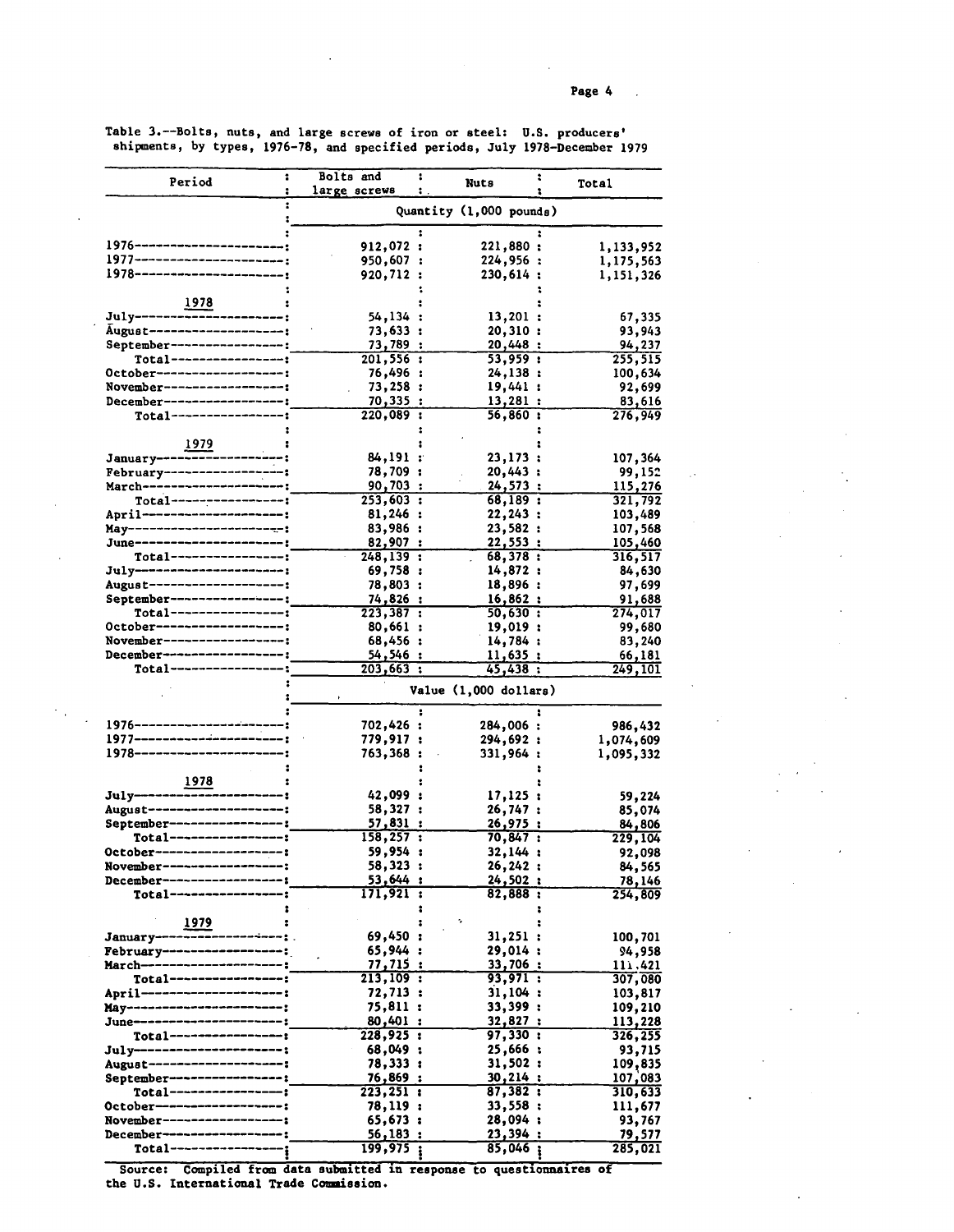| Period                      | Bolts and<br>large screws | <b>Nuts</b>             | Total |
|-----------------------------|---------------------------|-------------------------|-------|
|                             |                           | Quantity (1,000 pounds) |       |
|                             |                           |                         |       |
| 1978:                       |                           |                         |       |
| July--------------------    |                           | 377                     | 377   |
| August------------------    |                           | 643                     | 643   |
| September---------------;   |                           | 643 :                   | 643   |
| Tota1----------------       |                           | 1,663:                  | 1,663 |
| October--------------       |                           | 727                     | 727   |
| November--------------      |                           | 657:                    | 657   |
| December----------------    |                           | 461                     | 461   |
| $Total$ ---------------:    |                           | 1,845:                  | 1,845 |
| 1979:                       |                           |                         |       |
| January------------------:  |                           | 698:                    | 698   |
| February----------------;   |                           | 551 :                   | 551   |
| March--------------------   |                           | 822 :                   | 822   |
| $Total-----$                |                           | 2,071:                  | 2,071 |
| April---------------------; |                           | 647:                    | 647   |
| May-----------------------  |                           | 652:                    | 652   |
| June--------------------    |                           | 641                     | 641   |
| $Total-----$                |                           | 1,940:                  | 1,940 |
| July---------------------   |                           | 277:                    | 277   |
| August-------------------;  |                           | 141                     | 141   |
| September----------------:  |                           | 218:                    | 218   |
| $Total-----$                |                           | 636:                    | 636   |
| 0ctober------------------   |                           | 219                     | 219   |
| November----------------;   |                           | 219                     | 219   |
| December----------------;   |                           | 198:                    | 198   |
| $Total-----$                |                           | 636:                    | 636   |
|                             |                           |                         |       |

Table <sup>4</sup>.--Bolts, nuts, and large screws of iron or steel: U.S. producers' shipments, by types, of imported bolts, nuts, and large screws further processed, by months, July 1978-December 1979

 $\bar{z}$ 

Source: Compiled from data submitted in response to questionnaires of the U.S. International Trade Commission.

 $\mathcal{A}^{\pm}$ 

 $\bar{z}$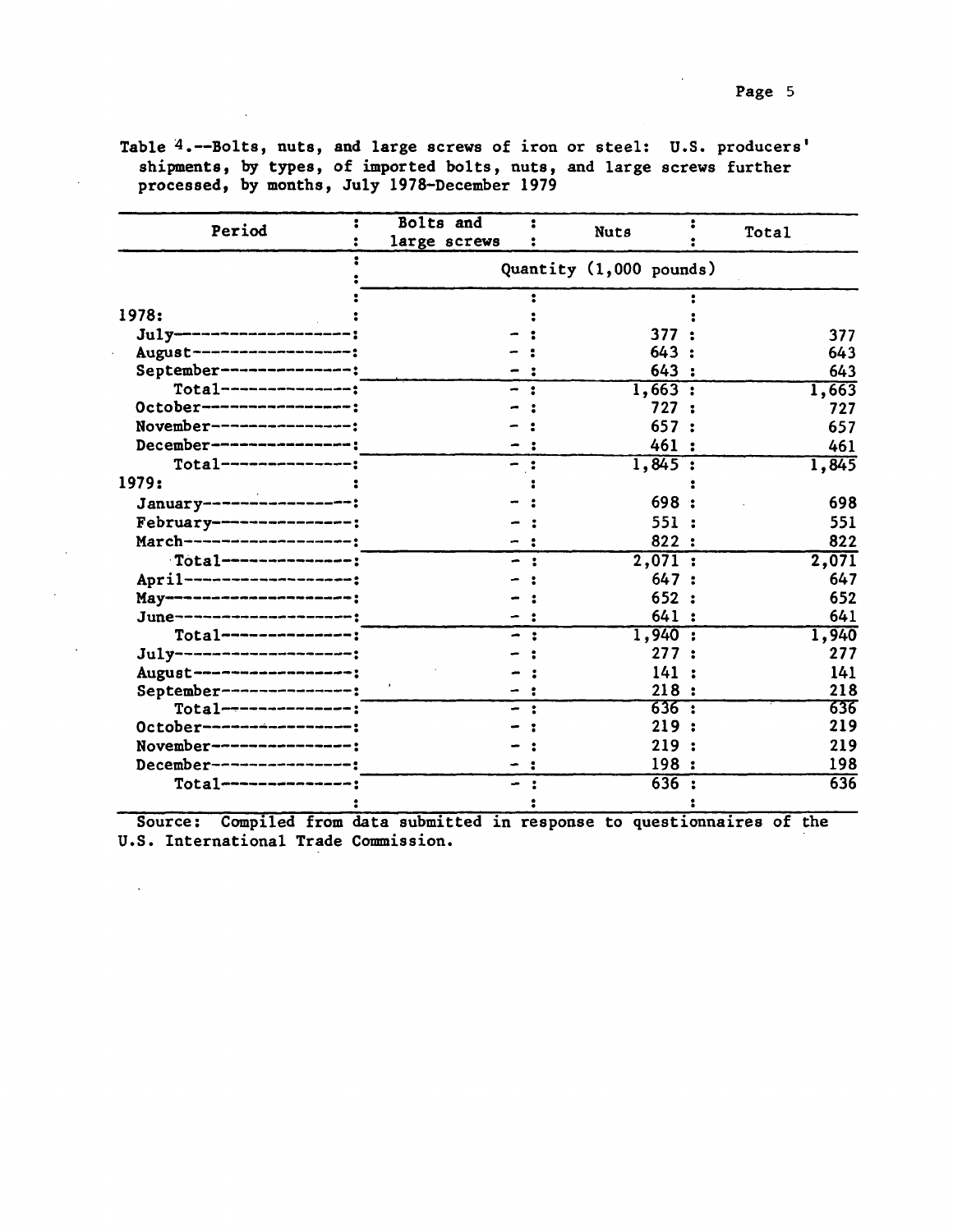Table 5.--Bolts, nuts, and large screws of iron or steel: U.S. imports for consumption, by types, 1976-78, and specified periods, July 1978-December 1979 

| Period                                                      | Bolts and<br>:<br>large screws | ۰.<br>3.<br><b>Nuts</b> | Total <sup>'</sup> |
|-------------------------------------------------------------|--------------------------------|-------------------------|--------------------|
|                                                             |                                | Quantity (1,000 pounds) |                    |
| 1976--------                                                | 474,084 : ·                    | 230,390:                |                    |
| 1977----------------                                        | 491,140:                       |                         | 704,474            |
|                                                             |                                | 225,776 :               | 716,916            |
| 1978––                                                      | 571,324 :                      | 277,989                 | 849,313            |
| 1978                                                        |                                |                         |                    |
| $July-----$                                                 | 51,026 :                       | 26,048:                 | 77,074             |
| August-------------                                         | 45,303:                        | 27,046:                 | 72,349             |
| September---------                                          | 37,430:                        | 27,950:                 | 65,380             |
| <b>Total-----------</b>                                     | 133,759:                       | 81,044:                 | 214,803            |
| October-----                                                | .38,995:                       | 27,756:                 | 66,751             |
| November------                                              | $41,211$ :                     | 25,896:                 | 67,107             |
| December----------                                          | 23,825:                        | 29,356:                 | 53,181             |
| Total-----                                                  | 104,031:                       | 83,008:                 | $-187,039$         |
|                                                             |                                |                         |                    |
| 1979                                                        |                                |                         |                    |
| "January--------                                            | 37,790:                        | 27,391:                 | 65,181             |
| February--------                                            | 41,955:                        | 26,219:                 | 68,174             |
| March------                                                 | 35,781:                        | 25,623:                 | 61,404             |
| Total------------                                           | 115,526:                       | 79,233:                 | 194,759            |
| April---------------                                        | 24,369:                        | 21,901:                 | 46,270             |
| May------------------                                       | 45,499 :                       | 23,363:                 | 68,862             |
| June--                                                      | 51,528:                        | 25,594:                 | 77,122             |
| Total--<br>$-$ :                                            | 121,396:                       | 70,858:                 | 192,254            |
| July-----------------                                       | 47,722:                        | 21,874:                 | 69,596             |
| --1<br>August--------------                                 | 44,522:                        | 24,335:                 | 68,857             |
| September-----------                                        | 39,263:                        | 20,962:                 | 60,225             |
| Total-------------<br>-- :                                  | 131,507:                       | $67, 171$ :             | 198,678            |
| October-------------                                        | 37,727:                        | 17,816:                 |                    |
|                                                             |                                |                         | 55,543             |
| November-------------                                       | 39,974:                        | 13,271:                 | $-53,245$ .        |
|                                                             |                                |                         |                    |
| December--------------                                      | 40,758:                        | 20,819:                 | 61,577             |
| <b>Total-------</b>                                         | 118,459:                       | 51,906 :                | 170,365            |
|                                                             |                                | Value (1,000 dollars)   |                    |
|                                                             |                                |                         |                    |
| 1976–                                                       | 129, 297:                      | 98,093:                 | 227,390            |
| $1977$ ----------                                           | 156,006:                       | 100, 214:               | 256,220            |
| --------------                                              | 210,917:                       | 157,948 :               | 368,865            |
|                                                             |                                |                         |                    |
| 1978                                                        |                                |                         |                    |
| July.                                                       | 18,611                         | 13,230                  | 31,841             |
| August--                                                    | 17,151:                        | 13,878                  | 31,029<br>≂້       |
| September---                                                | 16,648:                        | $14,049$ :              | 30,697             |
| Total------                                                 | 52,410 :                       | 41,157 :                | 93,567             |
| October---------                                            | 16,573:                        | 15,537:                 | 32,110             |
| November--------                                            | 17,374:                        | 14,466 :                | 31,840             |
| December------                                              | 32,629 :                       | 16,695:                 | 49,324             |
| Total----------                                             | 66,576:                        | 46,698 :                | 113,274            |
| 1979                                                        |                                |                         |                    |
| January--                                                   | 15,579 :                       | 15,579                  | 31,158             |
|                                                             | 20,161:                        | 14,260:                 | 34,421             |
| $February-----$                                             | 14,397:                        | 15,147:                 | 29,544             |
| March--------<br>$Total$ -------                            | 50, 137:                       | 44,986 :                | 95,123             |
| April --------------                                        | 19,253:                        | 13,045:                 | 32,298             |
| Hay--------------                                           |                                |                         |                    |
| June--------------                                          | 19,024:                        | 13,282:                 | 32,306             |
| <b>Total----------</b><br>-:                                | 21,378:                        | 14,664:                 | 36,042             |
|                                                             | 59,655 :                       | 40,991 :                | 100,646            |
| July-----------------                                       | 18,916:                        | 12,524:                 | 31,440             |
| August-------------                                         | 18,343:                        | 13,605:                 | 31,948             |
| September-----------                                        | 16,683:                        | 12,029:                 | 28,712             |
| $Total$ ---------------<br>--:                              | 53,942 :                       | 38,158:                 | 92,100             |
| October-------------------:                                 | 16,434:                        | 10,442:                 | 26,876             |
| November-------------------;<br>December------------------; | 13:333                         | 19:398                  | 33:383             |

Commerce.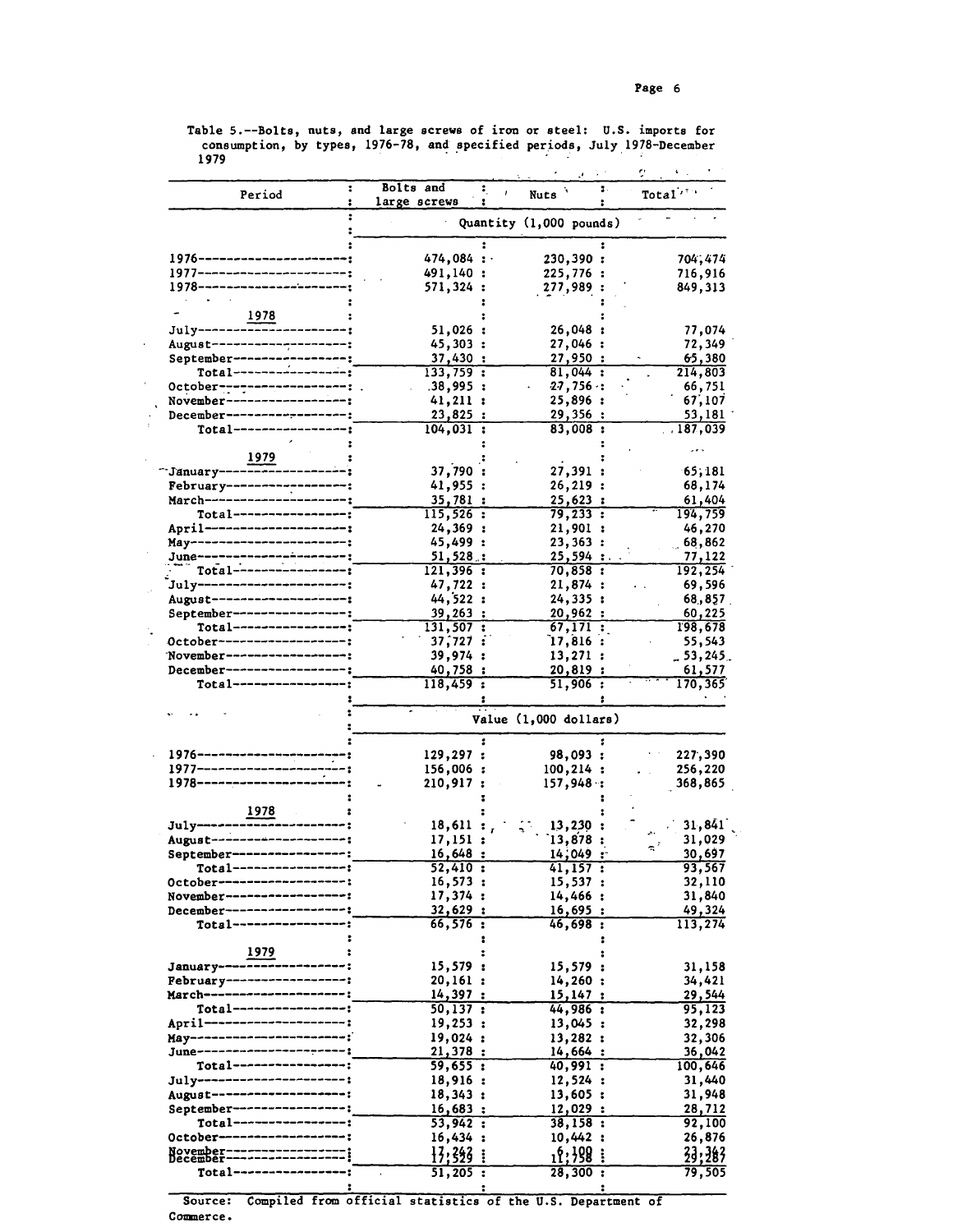|                        |  |                 |                      |                      | Production and related workers engaged in the |                |                             |    |                |        |
|------------------------|--|-----------------|----------------------|----------------------|-----------------------------------------------|----------------|-----------------------------|----|----------------|--------|
| Period                 |  | production of-- |                      |                      |                                               |                |                             |    |                |        |
|                        |  | :All persons:   | A11                  | $\ddot{\phantom{a}}$ | <b>Bolts</b>                                  | $\ddot{\cdot}$ |                             |    | :Total, bolts  |        |
|                        |  |                 |                      |                      | and large                                     |                | <b>Nuts</b><br>$\mathbf{L}$ | ٠. | nuts, and      |        |
|                        |  |                 | products             |                      | screws                                        |                |                             |    | : large screws |        |
|                        |  |                 |                      |                      |                                               |                |                             |    |                |        |
| $1976$ --------------: |  | 34,339 :        | 27,080:              |                      | 10,032:                                       |                | 3,435:                      |    |                | 13,467 |
| $1977$ -------------:  |  | 35,172:         | 27,642:              |                      | 10,040:                                       |                | 3,410:                      |    |                | 13,450 |
| 1978------------       |  | 35,920:         | 27,738:              |                      | 9,982 :                                       |                | 3,334:                      |    |                | 13,316 |
|                        |  |                 |                      |                      |                                               |                |                             |    |                |        |
| 1978                   |  |                 |                      |                      |                                               |                |                             |    |                |        |
| $July----------2$      |  | 35,072 :        | 26,536:              |                      | 9,391:                                        |                | 3,142:                      |    |                | 12,533 |
| August-----------:     |  | 35,167:         | 26,616:              |                      | 9,678:                                        |                | 3,262:                      |    |                | 12,940 |
| September--------:     |  | 35,274:         | 26,755:              |                      | 9,323:                                        |                | 3,310:                      |    |                | 12,633 |
| Average------:         |  | $35,171$ :      | $26,636$ :           |                      | 9,464:                                        |                | 3,238:                      |    |                | 12,702 |
| $October-----$         |  | 35,822:         | 27,614:              |                      | 9,773 :                                       |                | 3,312:                      |    |                | 13,085 |
| November---------:     |  | 35,878 :        | 27,246:              |                      | 9,863:                                        |                | 3,380:                      |    |                | 13,243 |
| December---------:     |  | 36,131:         | 27,491:              |                      | 9,895:                                        |                | 3,412:                      |    |                | 13,307 |
| Average------:         |  | 35,944:         | 27,450:              |                      | 9,844:                                        |                | 3,368:                      |    |                | 13,212 |
|                        |  |                 |                      |                      |                                               |                |                             |    |                |        |
| 1979                   |  |                 |                      |                      |                                               |                |                             |    |                |        |
| January----------:     |  | 36,438:         | 27,667:              |                      | 10,063                                        |                | 3,489:                      |    |                | 13,552 |
| February---------:     |  | 37,069 :        | 28,203:              |                      | $10,266$ :                                    |                | 3,514:                      |    |                | 13,780 |
| March------------:     |  | 37,125:         | 23,376:              |                      | 10,359:                                       |                | 3,585 :                     |    |                | 13,944 |
| Average ------:        |  | 36,877:         | 26,415:              |                      | 10,229:                                       |                | 3,529:                      |    |                | 13,759 |
| April -------------:   |  | 36,746:         | 28,067:              |                      | 10,626:                                       |                | 3,643:                      |    |                | 14,269 |
| May--------------:     |  | 36,678:         | 27,948               |                      | 10,633                                        |                | 3,648                       |    |                | 14,281 |
| June-------------:     |  | 36,977          | 28,163               |                      | 10,716:                                       |                | 3,706:                      |    |                | 14,422 |
| Average------:         |  | 36,800:         | 28,059:              |                      | 10,658:                                       |                | 3,666:                      |    |                | 14,324 |
| July-------------:     |  | 36,396:         | 28,022               | $\ddot{\cdot}$       | 10,686                                        |                | 3,423:                      |    |                | 14,109 |
| August-----------;     |  | 35,811:         | 27,476               |                      | 10,387                                        |                | 3,599 :                     |    |                | 13,986 |
| September--------:     |  | 35,259:         | 27,123:              |                      | 10, 213:                                      |                | 3,550:                      |    |                | 13,763 |
| Average------:         |  | 35,822:         | 27,540:              |                      | $10,429$ :                                    |                | 3,524:                      |    |                | 13,953 |
| $October-----$         |  | 34,934:         | 25,804:              |                      | 10,086:                                       |                | 3,783 :                     |    |                | 13,869 |
| November---------:     |  | 34,507 :        | 25,635:              |                      | 10,085:                                       |                | 3,767:                      |    |                | 13,852 |
| December---------:     |  | 33,755:         | 24,998               |                      | 9,963:                                        |                | 3,411:                      |    |                | 13,374 |
| Average------:         |  | $34,399$ :      | $\overline{25,}479:$ |                      | $\overline{10,044}$ :                         |                | 3,654:                      |    |                | 13,698 |
|                        |  |                 |                      |                      |                                               |                |                             |    |                |        |

Source: Compiled from data submitted in response to questionnaires of the U.S. International Trade Commission.

 $\mathcal{L}$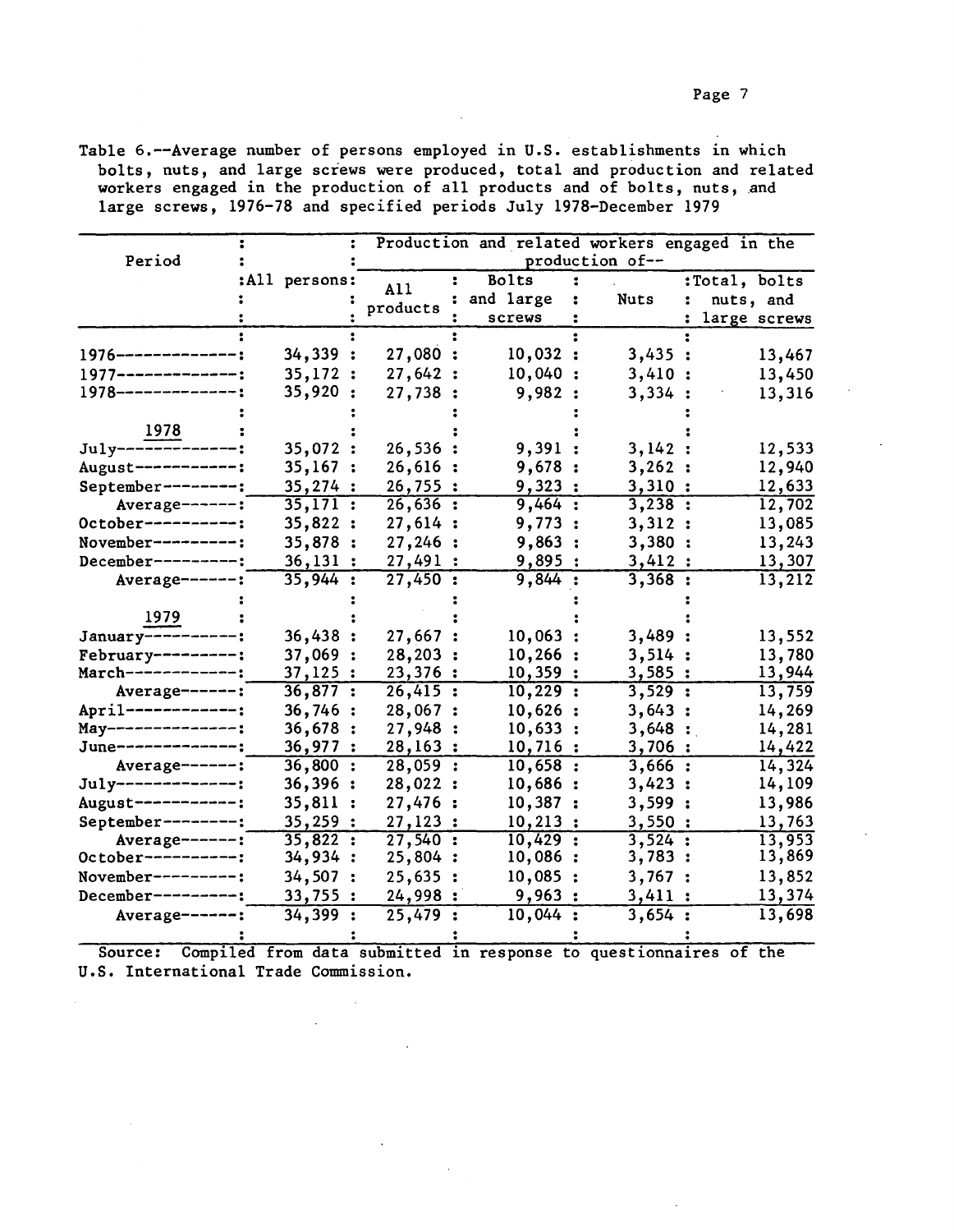Table ?.--Man-hours expended by production and related workers in U.S. establishments in which bolts, nuts, and large screws were produced, 1976-78, and specified periods, July 1978-December 1979

|                                                         |                       | $(in 1,000 man-hours)$ |             |              |
|---------------------------------------------------------|-----------------------|------------------------|-------------|--------------|
|                                                         |                       |                        |             | Total,       |
| Period                                                  | A11                   | Bolts and              | <b>Nuts</b> | bolts, nuts, |
|                                                         | products              | large screws           |             | and          |
|                                                         |                       |                        |             | large screws |
|                                                         |                       |                        |             |              |
| 1976------------------------                            | 55,073:               | 20,643:                | 6,771:      | 27,414       |
| 1977--------------------                                | 56,213:               | 20,715:                | 6,795:      | 27,510       |
| 1978--------------------                                | 56,449 :              | 21,905:                | 7,126:      | 29,031       |
| 1978                                                    |                       |                        |             |              |
| July-------------------------                           | 3,984 :               | 1,582:                 | 485 :       | 2,067        |
| August------------------                                | 4,646:                | 1,821:                 | 605:        | 2,426        |
| September-------------------<br>Total------------------ | 4,667:                | 1,914:                 | 637:        | 2,551        |
|                                                         | $\overline{13,297}$ : | 5,317:                 | 1,727:      | 7,044        |
| October----------------                                 | 4,928 :               | 1,989:                 | 617:        | 2,606        |
| November--------------                                  | 4,848:                | 1,954:                 | 635:        | 2,589        |
| December----<br>_`----------                            | 4,902:                | 1,925:                 | 630:        | 2,555        |
| $Total-----$                                            | $\overline{14,678}$ : | 5,868:                 | 1,882:      | 7,750        |
| 1979                                                    |                       |                        |             |              |
| January----------------------                           | 5,061:                | 2,018:                 | 691 :       | 2,709        |
| February-----------------                               | 4,848:                | 1,978:                 | 672:        | 2,650        |
| March--------------------                               | 4,605:                | 2,222:                 | 757:        | 2,979        |
| $Total-----$                                            | $14,514$ :            | 6,218:                 | 2,120:      | 8,338        |
| April -------------------                               | 5,067:                | 1,974:                 | 647:        | 2,621        |
| May---------------------                                | 5,135:                | 1,971:                 | 666 :       | 2,637        |
| June--------------------                                | $5,411$ :             | 2,088:                 | 791 :       | 2,879        |
| $Total-----$                                            | 15,613:               | 6,033:                 | 2,104:      | 8,137        |
| July--------------------                                | 5,014:                | 1,888 :                | 564 :       | 2,452        |
| August----------------------                            | 5,074:                | 1,926:                 | 700:        | 2,626        |
| September-----------------                              | 4,806:                | 1,890:                 | 718:        | 2,608        |
| Total------------------;                                | 14,894:               | 5,704:                 | 1,982:      | 7,686        |
| 0ctober---------------------                            | 4,974:                | 2,110:                 | 767 :       | 2,877        |
| November--------------------                            | 4,550:                | 1,910:                 | 747:        | 2,657        |
| December--------------------;                           | 4,171:                | 1,807:                 | 682:        | 2,489        |
| Tota1-------------------                                | $\overline{13,695}$ : | 5,827:                 | 2,196:      | 8,023        |
|                                                         |                       |                        |             |              |
|                                                         |                       |                        |             |              |

Source: Compiled from data submitted in response to questionnaires of the U.S. International Trade Commission.  $\ddot{\phantom{a}}$ 

 $\mathbf{r}$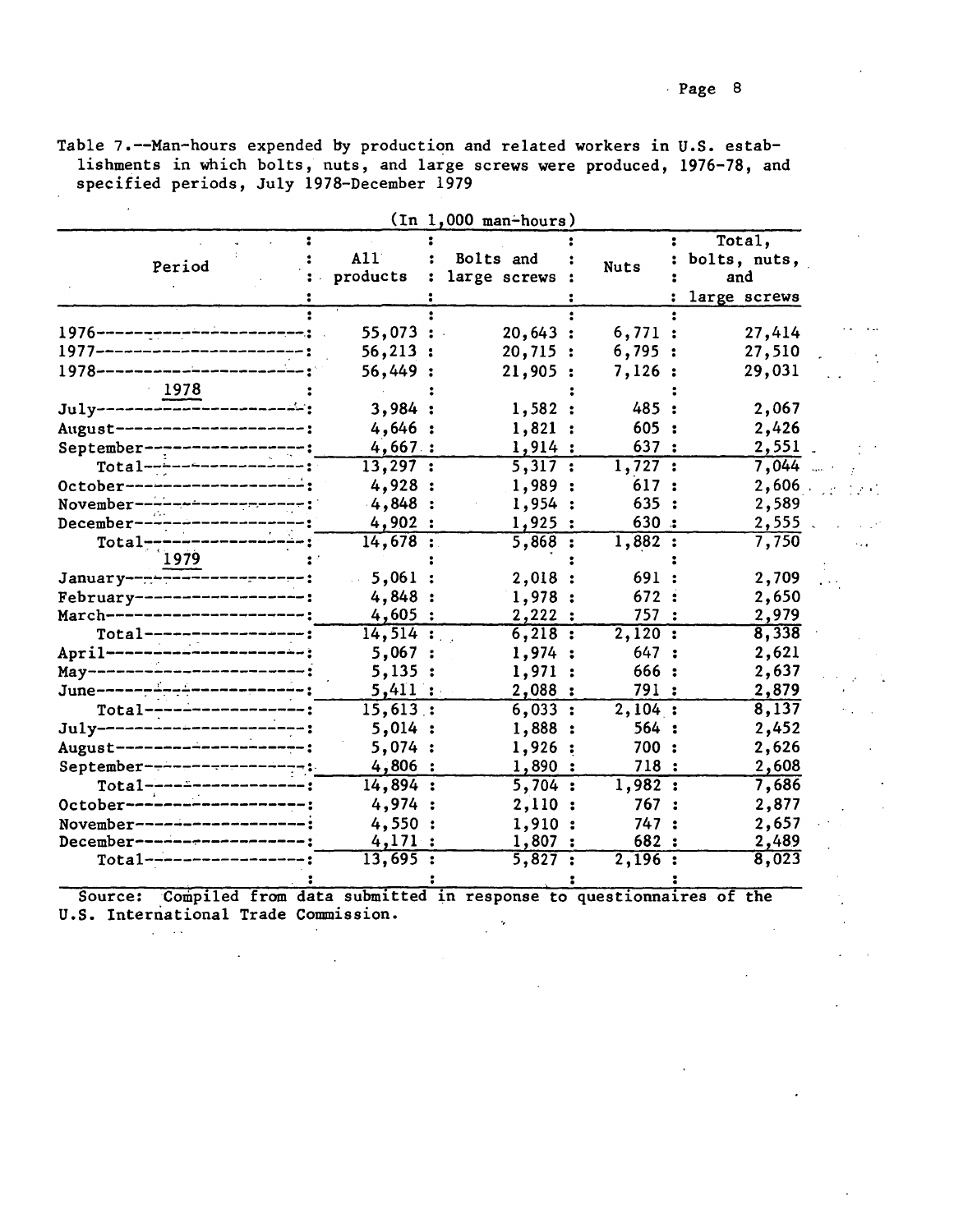Table s.--Bolts, nuts, and large screws: Ranges and averages of lowest net selling prices received by U.S. producers to distributors, by specified periods, January 1976-December 1979

|                                                                              | Domestic price                                |                                        |                                               |         |  |  |  |  |
|------------------------------------------------------------------------------|-----------------------------------------------|----------------------------------------|-----------------------------------------------|---------|--|--|--|--|
| Period                                                                       | Cap screws, grade<br>$2, 3/8" - 16 \times 1"$ | $\ddot{\phantom{a}}$<br>$\ddot{\cdot}$ | Cap screws, grade<br>$8, 3/8" - 16 \times 1"$ |         |  |  |  |  |
|                                                                              | Range                                         | Average                                | Range                                         | Average |  |  |  |  |
|                                                                              |                                               |                                        |                                               |         |  |  |  |  |
| 1976:                                                                        |                                               |                                        |                                               |         |  |  |  |  |
| January-March-------------:                                                  | $15.90 - 30.00$ :                             | 21.74:                                 | $21.28 - 44.80$ :                             | 31.07   |  |  |  |  |
| April-June---------------:                                                   | $15.90 - 27.00$ :                             | 21.75:                                 | $21.28 - 44.68$ :                             | 30.61   |  |  |  |  |
| July-September-----------:                                                   | $15.87 - 27.30$ :                             | 22.05:                                 | $21.28 - 40.32$ :                             | 29.24   |  |  |  |  |
| October-December---------:                                                   | $15.90 - 27.30$ :                             | 21.88:                                 | $21.28 - 43.80$ :                             | 30.91   |  |  |  |  |
| 1977:                                                                        |                                               |                                        |                                               |         |  |  |  |  |
| January-March -------------:                                                 | $15.90 - 27.30$ :                             | 21.64:                                 | $21.28 - 44.63$ :                             | 30.51   |  |  |  |  |
| April-June----------------:                                                  | $15.90 - 31.57$                               | 20.53:<br>$\overline{\mathbf{z}}$      | $21.28 - 37.45$ :                             | 29.78   |  |  |  |  |
| July-September-----------:                                                   | $15.90 - 22.86$ :                             | 19.88:                                 | $22.34 - 34.20:$                              | 29.74   |  |  |  |  |
| October-December---------:                                                   | $15.90 - 24.00$                               | 19.85:<br>$\cdot$                      | $22.34 - 36.76$ :                             | 30.35   |  |  |  |  |
| 1978:                                                                        |                                               |                                        |                                               |         |  |  |  |  |
| January-March------------:                                                   | $15.90 - 24.00$ :                             | 21.92:                                 | $28.45 - 40.32$ :                             | 32.96   |  |  |  |  |
| April-June---------------:                                                   | $15.90 - 25.02$ :                             | 21.38:                                 | $30.15 - 43.74$ :                             | 34.07   |  |  |  |  |
| 1978:                                                                        |                                               |                                        |                                               |         |  |  |  |  |
| July-----------------------;                                                 | $17.58 - 58.21$ :                             | 23.66:                                 | $31.36 - 42.50$ :                             | 35.96   |  |  |  |  |
| August--------------------;                                                  | $17.58 - 38.21$ :                             | 23.36:                                 | $31.36 - 42.51$ :                             | 35.96   |  |  |  |  |
| September----------------;                                                   | $17.58 - 38.21$ :                             | 23.73:                                 | $31.36 - 42.51$ :                             | 37.68   |  |  |  |  |
| October-------------------;                                                  | $17.58 - 38.21$ :                             | 24.54:                                 | $31.36 - 42.51$ :                             | 37.14   |  |  |  |  |
| November-------------------                                                  | $17.58 - 38.21$ :                             | 24.69:                                 | $31.36 - 42.82$ :                             | 38.09   |  |  |  |  |
| December-------------------:                                                 | $17.58 - 38.21$                               | 24.69:<br>$\ddot{\cdot}$               | $31.36 - 42.87$ :                             | 37.96   |  |  |  |  |
| 1979:                                                                        |                                               |                                        |                                               |         |  |  |  |  |
| January-------------------;                                                  | $19.43 - 38.76$ :                             | 25.68:                                 | $31.36 - 42.25$ :                             | 38.53   |  |  |  |  |
| February------------------:                                                  | $19.43 - 38.76$                               | 25.86:<br>$\ddot{\phantom{a}}$         | $31.36 - 43.27$ :                             | 38.70   |  |  |  |  |
| March---------------------;                                                  | $19.43 - 38.76$                               | 26.12:<br>$\mathbf{r}$                 | $31.36 - 43.27$ :                             | 38.70   |  |  |  |  |
| April---------------------:                                                  | $22.24 - 41.09$ :                             | 27.14:                                 | $27.73 - 55.39$ :                             | 40.29   |  |  |  |  |
| May------------------------;                                                 | $22.24 - 41.09$ :                             | 27.06:                                 | $27.73 - 55.39:$                              | 41.04   |  |  |  |  |
| June----------------------;                                                  | $22.24 - 41.09:$                              | 27.29:                                 | $27.73 - 67.50$ :                             | 41.68   |  |  |  |  |
| July----------------------;                                                  | $22.24 - 41.09$                               | 27.65:<br>$\ddot{\phantom{1}}$         | $29.60 - 55.39:$                              | 41.98   |  |  |  |  |
| August--------------------;                                                  | $22.24 - 41.09:$                              | 27.67:                                 | $29.60 - 57.12$ :                             | 41.09   |  |  |  |  |
| September----------------:                                                   | $22.24 - 41.09$ :                             | 27.72:                                 | $29.60 - 57.12$ :                             | 41.35   |  |  |  |  |
| 0ctober--------------------                                                  | $22.24 - 41.09$ :                             | 28.16:                                 | $30.80 - 45.41$ :                             | 39.36   |  |  |  |  |
| November------------------:                                                  | $22.24 - 41.09$                               | 28.19:<br>$\ddot{\phantom{a}}$         | $30.80 - 46.80$ :                             | 40.88   |  |  |  |  |
| December-------------------                                                  | $22.24 - 41.09$ :                             | 28.55:                                 | $30.80 - 46.74$ :                             | 40.87   |  |  |  |  |
|                                                                              |                                               |                                        |                                               |         |  |  |  |  |
| Compiled from data submitted in response to questionnaires of the<br>Source: |                                               |                                        |                                               |         |  |  |  |  |

(Per 1,000 pieces)

U.S. International Trade Commission.

 $\ddot{\phantom{a}}$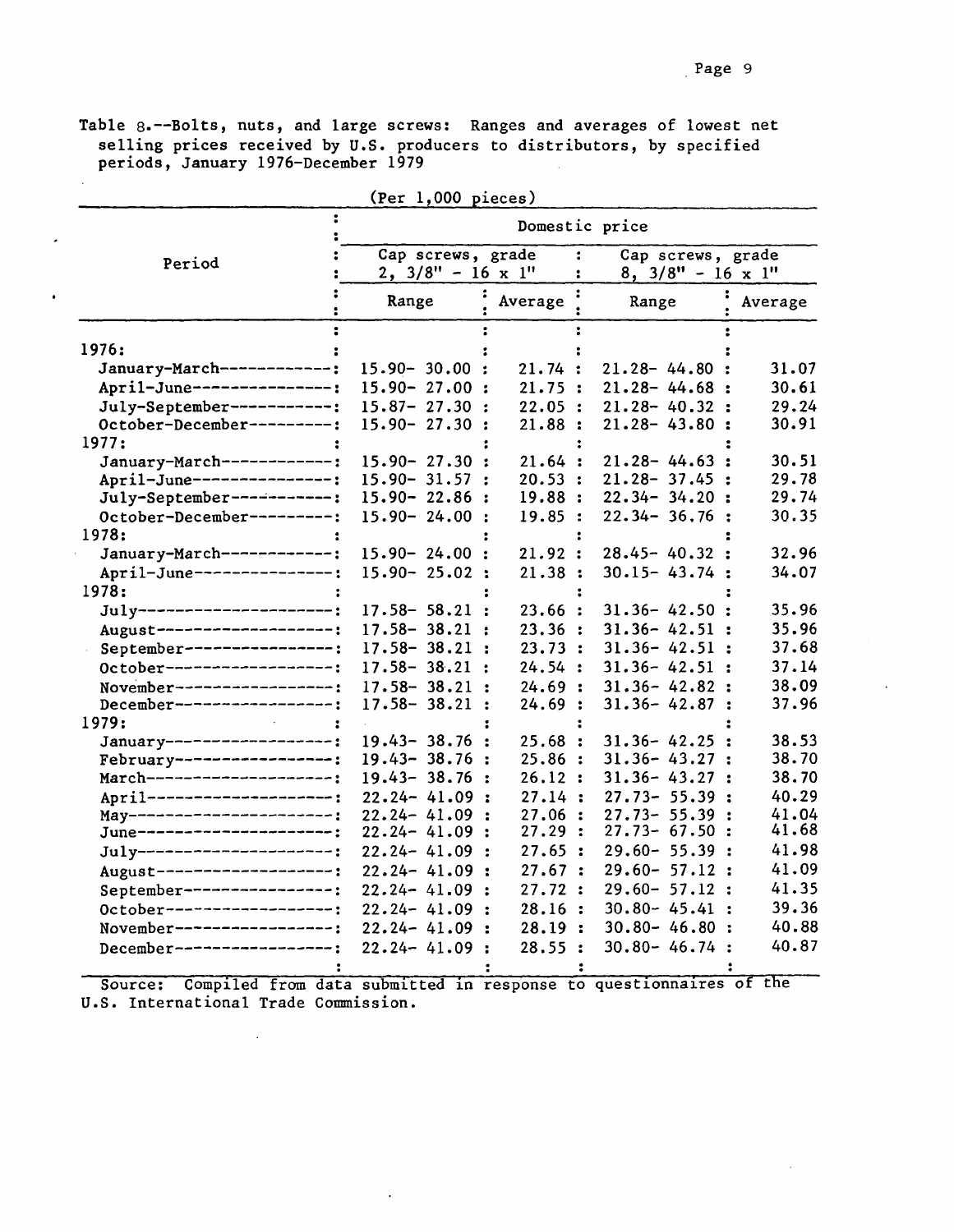Table 9.--Bolts, nuts, and large screws: Ranges and averages of lowest net selling prices received by U.S. producers to distributors, by specified periods, January 1976-December 1979  $\mathcal{L}(\mathbf{z})$  ,  $\mathcal{L}(\mathbf{z})$ 

 $\mathcal{I}=\mathcal{A}^{\mathcal{I}}_{\mathcal{I}}$ 

| Period                               | Hexagon nuts,<br>$1/4" - 20$ |                         | Hexagon nuts,<br>$\ddot{\phantom{a}}$ | $1/2" - 13$ |
|--------------------------------------|------------------------------|-------------------------|---------------------------------------|-------------|
|                                      | Range                        | Average                 | Range                                 | Average     |
|                                      |                              |                         |                                       |             |
| 1976:                                |                              |                         |                                       |             |
| January-March------------:           | 8.81:<br>$2.69-$             | 5.66:                   | $17.60 - 33.42$ :                     | .24.22      |
| April-June---------------;           | 8.80:<br>$2.69-$             | 5.66:                   | $-17.60 - 33.02$ :                    | 24.23       |
| July-September-----------:           | 9.78:<br>$2.63-$             | 5.85:                   | $17.60 - 36.93:$                      | 25.00       |
| October-December--------             | 9.83:<br>$2.63-$             | 5.85:                   | $17.60 - 28.40$ :                     | 23,84       |
| 1977:                                |                              |                         |                                       |             |
| January-March------------:           | 8.82:<br>$2.59-$             | 5.72:                   | $17.60 - 32.88$ :                     | 24.44       |
| April-June---------------;           | $2.59-$<br>8.70:             | 5.64:                   | $17.60 - 32.98$ :                     | $-24.23$    |
| July-September-----------:           | $3.06 -$<br>8.59:            | 6.33:                   | $18.48 - 29.68$ :                     | 23.52       |
| October-December---------:           | $3.40 -$<br>8.76:            | 6.45:                   | $18.48 - 31.67$ :                     | 24.42       |
| 1978:                                |                              |                         |                                       |             |
| January-March------------:           | 9.00:<br>$3.75 -$            | 6.50:                   | $18.48 - 34.02$ :                     | 25.80       |
| April-June----------------:<br>1978: | $4.00 -$<br>9.90:            | 6.58:                   | $18.48 - 37.26$ :                     | 26.20       |
| July------------------------         | $4.03 - 11.31$ :             | 7.66:                   | $19.44 - 37.80:$                      | 28.22       |
| August---------------------;         | $4.03 -$<br>9.90:            | 7.31:                   | $19.44 - 37.80$ :                     | 28.40       |
| September----------------:           | $4.03 -$<br>9.90:            | 7.49:                   | $19.44 - 37.80:$                      | 28.90       |
| October-------------------:          | $4.03 -$<br>9.90:            | 7.51:                   | $19.44 - 37.80:$                      | 29.04       |
| November---------------              | $4.03 - 12.27$ :             | 7.84:                   | $19.44 - 37.26:$                      | 28.15       |
| December-------------                | $4.03 -$<br>9.90:            | 7.55:                   | $19.44 - 37.26$ :                     | 28.26       |
| 1979:                                |                              |                         |                                       |             |
| January-------------------;          | $4.20 -$<br>9.90:            | 7.62:                   | $21.97 - 37.26$ :                     | 30.03       |
| February------------------:          | $4.20 - 10.98 :$             | 7.93:                   | $21.97 - 41.04$ :                     | 30.51       |
| March----------------------          | $4.20 -$<br>6.98             | 7.91:<br>$\mathbf{r}$   | $21.97 - 41.04$ :                     | 30.44       |
| April ----------------------         | $4.21 - 10.98:$              | 8.48:                   | $24.90 - 41.04$ :                     | 31.88       |
| May------------------------;         | $4.25 - 10.98$ :             | 8.44:                   | $24.90 - 41.04$ :                     | 32.38       |
| June----------------------;          | $4.27 - 10.98$ :             | 8.26:                   | $24.90 - 41.04$ :                     | 32.89       |
| $July----------$                     | $7.52 - 10.98$ :             | 9.05:                   | $24.90 - 41.04$ :                     | $-31.87$    |
| August--------------------;          | $7.52 - 10.98:$              | 9.28:                   | $24.90 - 41.04$ :                     | 31.95       |
| September-----------------:          | $7.52 - 10.98$               | 9.24:<br>$\ddot{\cdot}$ | $24.90 - 41.04$ :                     | 31.90       |
| 0ctober--------------------:         | $4.30 - 10.98:$              | 8.69:                   | $24.90 - 41.04$ :                     | 32.47       |
| November-------------------          | $4.30 - 10.98$ :             | 8.43:                   | $26.40 - 41.04$ :                     | 32.65       |
| December-------------------          | $4.31 - 10.98$ :             | 8.80:                   | $26.40 - 41.04$ :                     | 33.13       |
|                                      |                              |                         |                                       |             |
|                                      |                              |                         |                                       |             |

(Per 1,000 pieces)

 $\mathcal{L}^{\mathcal{L}}(\mathcal{L}^{\mathcal{L}})$  and  $\mathcal{L}^{\mathcal{L}}(\mathcal{L}^{\mathcal{L}})$  and  $\mathcal{L}^{\mathcal{L}}(\mathcal{L}^{\mathcal{L}})$ 

 $\sigma_{\rm{max}}$ 

 $\sim$ 

Source: Compiled from data submitted in response to questionnaires of the U.S. International Trade Commission.

 $\bar{a}$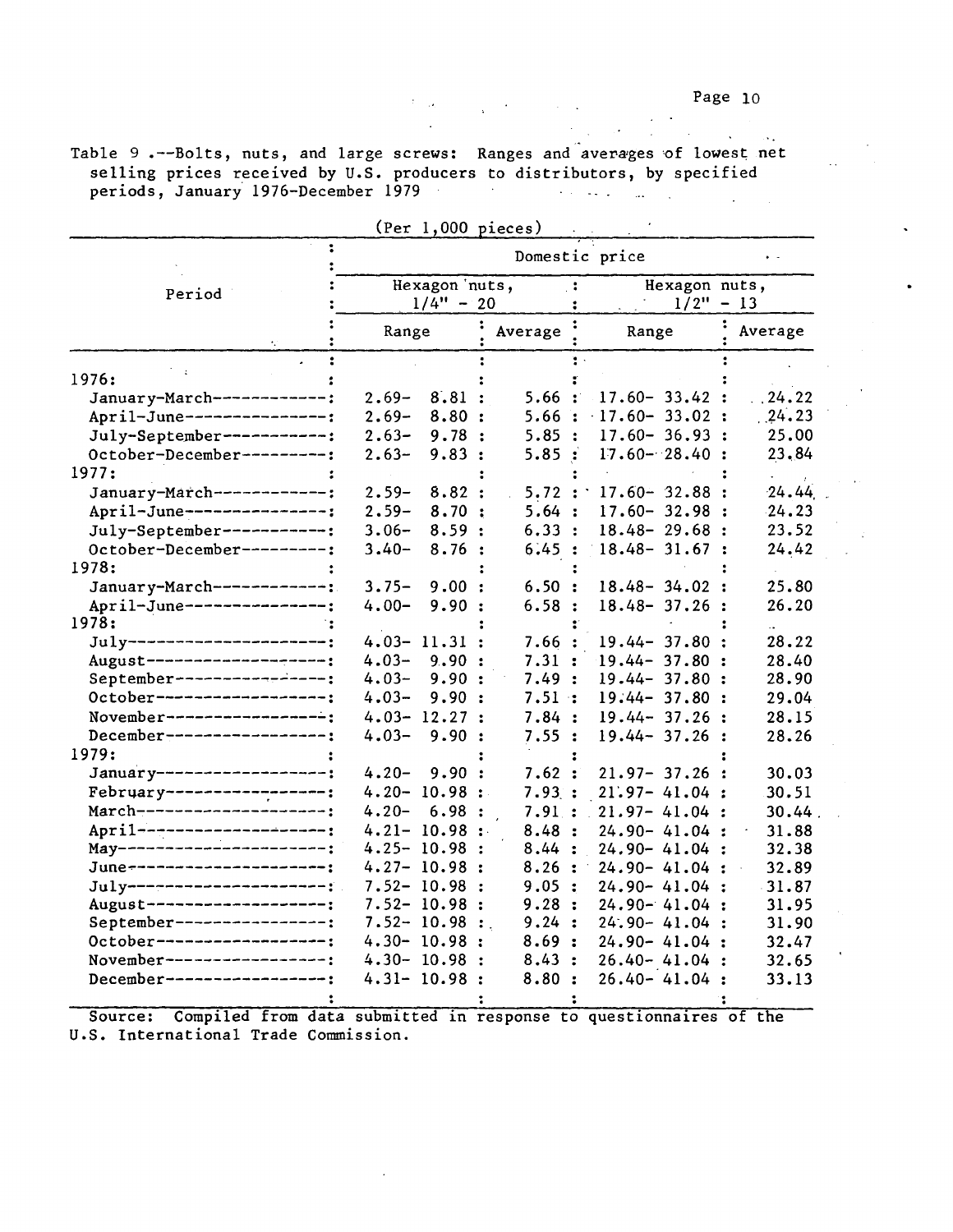Table 10.--Bolts, nuts, and large screws: Ranges and averages of lowest net selling prices received by U.S. producers on sales to distributors, by specified periods, January 1976-December 1979

|                                                   | Domestic price         |                            |                                         |         |  |  |  |  |
|---------------------------------------------------|------------------------|----------------------------|-----------------------------------------|---------|--|--|--|--|
| Period                                            | Structural bolts, A325 |                            | Carriage bolts,<br>$\ddot{\phantom{a}}$ |         |  |  |  |  |
|                                                   | with $nut, 3/4"$       | x <sup>2</sup>             | 3/8" x 3"                               |         |  |  |  |  |
|                                                   | Range                  | Average                    | Range                                   | Average |  |  |  |  |
| 1976:                                             |                        |                            |                                         |         |  |  |  |  |
| January-March-----------: 189.43- 352.90 :        |                        | 289.66:                    | $33.40 - 74.40$ :                       | 49.46   |  |  |  |  |
| April-June---------------: 194.95- 357.00 :       |                        | 308.26:                    | $33.40 - 66.96:$                        | 48.78   |  |  |  |  |
| July-September----------: 199.30- 357.00 :        |                        | 293.23:                    | $33.40 - 66.96$ :                       | 50.55   |  |  |  |  |
| October-December--------: 162.55- 339.20 :        |                        | 272.34:                    | $33.40 - 66.96:$                        | 50.70   |  |  |  |  |
| 1977:                                             |                        |                            |                                         |         |  |  |  |  |
| January-March-----------: 215.00- 339.20 :        |                        | 281.75:                    | $33.40 - 55.80$ :                       | 47.78   |  |  |  |  |
| April-June-------------: 215.00- 339.20 :         |                        | 282.92 :                   | $33.40 - 65.10$ :                       | 45.99   |  |  |  |  |
| July-September----------: 215.00- 321.31 :        |                        | 283.11:                    | $33.40 - 55.80:$                        | 43.57   |  |  |  |  |
| October-December--------: 215.00- 321.30 :        |                        | 278.76 :                   | $33.40 - 59.52$ :                       | 44.53   |  |  |  |  |
| 1978:                                             |                        |                            |                                         |         |  |  |  |  |
| January-March------------: 216.41- 343.80         |                        | 299.46 :<br>$\ddot{\cdot}$ | $33.40 - 59.52$ :                       | 44.68   |  |  |  |  |
| April-June--------------: 246.89- 343.80          |                        | 314.20:<br>$\cdot$         | $37.40 - 59.52:$                        | 45.90   |  |  |  |  |
| 1978:                                             |                        |                            |                                         |         |  |  |  |  |
| $July-----$ -------------------; 249.35- 343.80 : |                        | 314.61:                    | $37.40 - 44.70$ :                       | 58.94   |  |  |  |  |
| August------------------: 149.35- 343.80 :        |                        | 316.42:                    | $42.72 - 144.70:$                       | 58.98   |  |  |  |  |
| September---------------: 249.35- 343.80 :        |                        | 313.63:                    | $37.40 - 144.70:$                       | 59.24   |  |  |  |  |
| October-----------------; 249.35- 343.80 :        |                        | 317.18:                    | $37.40 - 149.14$ :                      | 59.86   |  |  |  |  |
| November----------------: 249.35- 343.80 :        |                        | 324.17:                    | $37.40 - 149.14$ :                      | 62.11   |  |  |  |  |
| December----------------: 249.35- 343.80 :        |                        | 319.99:                    | $37.40 - 149.14$ :                      | 60.80   |  |  |  |  |
| 1979:                                             |                        |                            |                                         |         |  |  |  |  |
| January------------------: 249.35- 343.80 :       |                        | 318.63:                    | $48.06 - 149.14$ :                      | 66.11   |  |  |  |  |
| February-----------------: 249.35- 388.50 :       |                        | 330.08:                    | $48.06 - 149.14$ :                      | 66.49   |  |  |  |  |
| March--------------------: 249.35- 388.50         |                        | 328.90 :                   | $49.46 - 149.14$ :                      | 67.29   |  |  |  |  |
| April --------------------: 266.72- 388.50        |                        | 345.94:                    | $45.64 - 149.96:$                       | 68.89   |  |  |  |  |
| May---------------------; $266.72-420.00$ :       |                        | 351.68:                    | $49.87 - 149.96$ :                      | 69.49   |  |  |  |  |
| June---------------------; 266.72- 420.00 :       |                        | 346.57:                    | 49.98-149.96 :                          | 69.89   |  |  |  |  |
| $July-----------------: 101.55- 388.50 :$         |                        | 345.17:                    | $50.20 - 149.96$ :                      | 73.21   |  |  |  |  |
| August-------------------; 106.65- 388.50 :       |                        | 351.29:                    | $48.98 - 149.96:$                       | 69.75   |  |  |  |  |
| September---------------; 106.65- 388.50          |                        | 343.90:                    | $50.20 - 149.96$ :                      | 70.07   |  |  |  |  |
| October-----------------: 106.65- 388.50 :        |                        | 311.29:                    | 48.99-149.96 :                          | 72.47   |  |  |  |  |
| November----------------: 106.65- 388.50 :        |                        | 311.98:                    | $50.20 - 149.96$ :                      | 73.07   |  |  |  |  |
| December----------------: 106.65- 390.42 :        |                        | 313.91:                    | $50.20 - 149.96:$                       | 74.24   |  |  |  |  |
| $\ddot{\phantom{a}}$                              |                        |                            |                                         |         |  |  |  |  |

(Per 1,000 pieces)

Source: Compiled from data submitted in response to questionnaires of the u.s. International Trade Commission.

 $\sim 10^7$ 

 $\sim 10^{10}$  km  $^{-1}$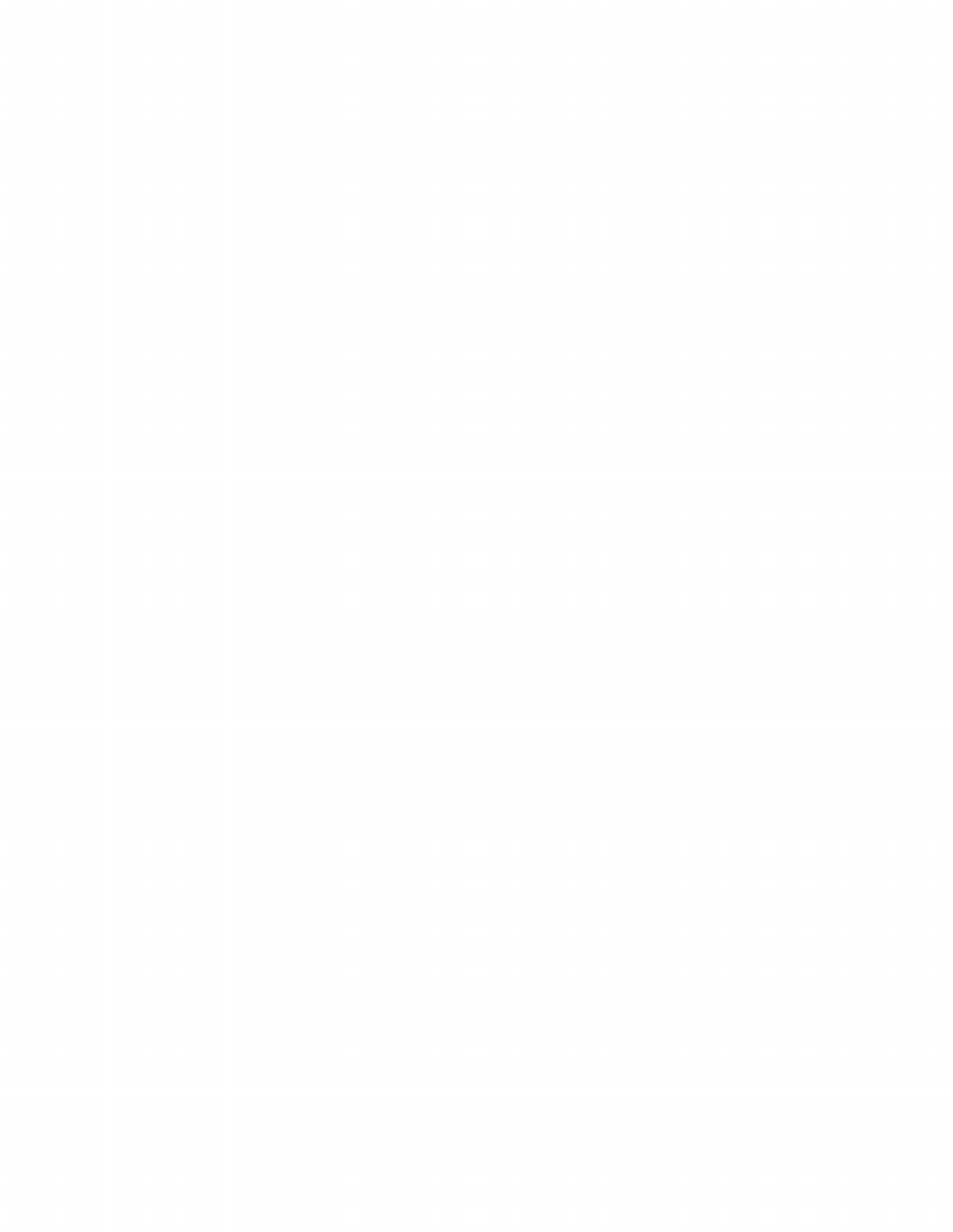### Library Cataloging Data

U.S. International Trade Commission.

Bolts, nuts, and large screws of iron or steel: U.S. production, shipments, imports, exports, apparent consumption, employment, man-hours, and prices, fourth calendar quarter 1979. Report to the President on investigation no. 332-103 under section 332 of the Tariff act of 1930. Washington, 1980.

11 p. illus. 28 cm. (USITC Publication 1042)

1. Bolts and nuts. 2. Screws. I. Title.

 $\bar{\bar{z}}$